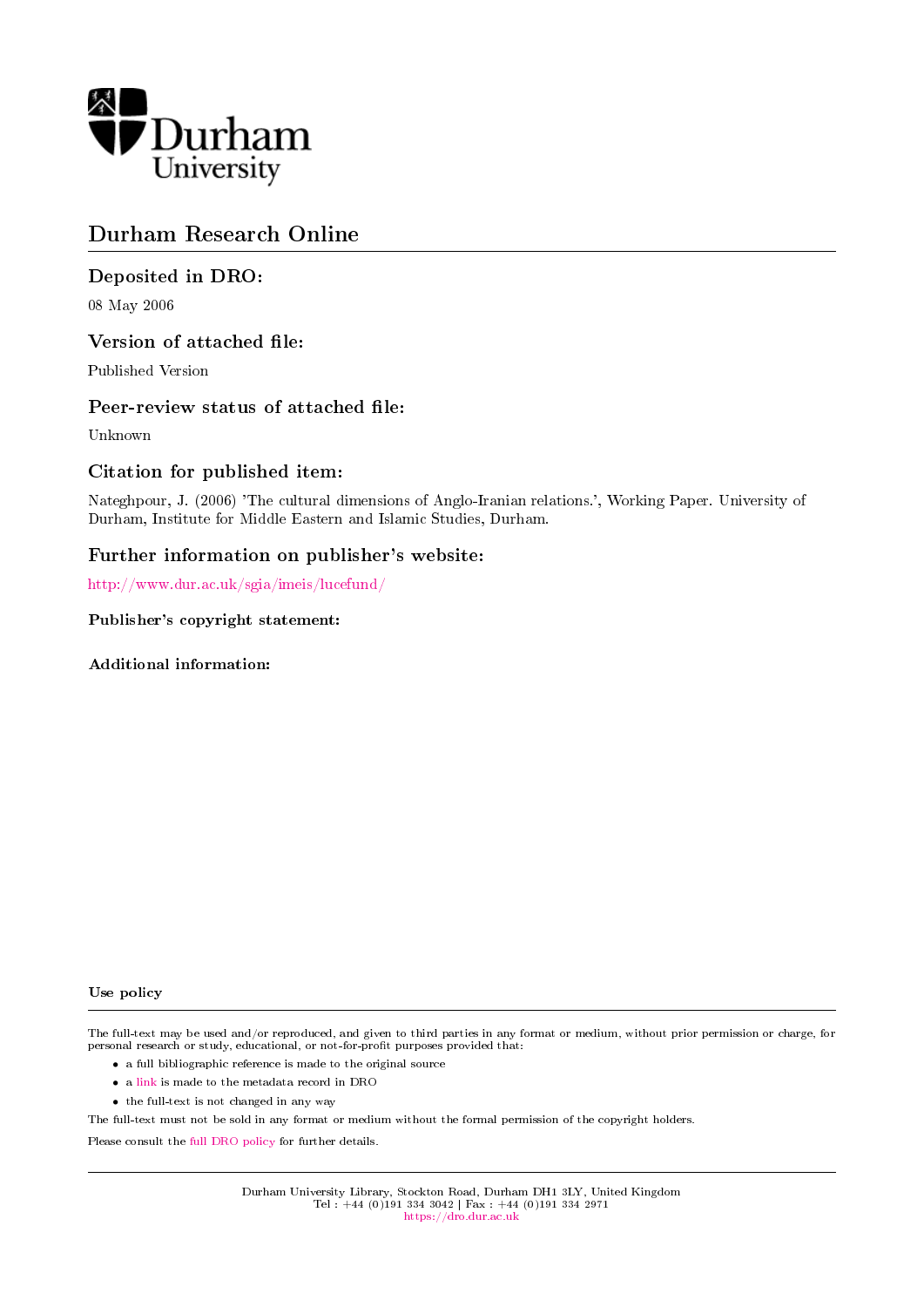# Sir William Luce Memorial Fund



The Sir William Luce Memorial Fund was established under the patronage of the Rt. Hon. Lord Luce GCVO, DL to commemorate the long and distinguished career of Sir William Luce GBE, KCMG, DL (1907-1977) in the Middle East during the era of the transfer of power.

Born in 1907, Sir William was educated at Clifton College and Christ's College Cambridge, where he read History and Modern Languages. Entering the Sudan Political Service in 1930, he served in Berber, Darfur, Blue Nile and Equatoria Provinces and finally as Adviser to the Governor-General on Constitutional and External Affairs in the immediate period leading to the Sudan's independence in 1956. He was later able to bring his many talents to other offices.

He was Governor of Aden from 1956 to 1960. From 1961 until 1966 and again from 1970 to 1972 he was intimately connected with the Gulf area, first as Political Resident, based in Bahrain and then recalled from retirement - as the Foreign and Commonwealth Secretary's Personal Representative for Gulf Affairs.

Sir William was held in the greatest respect and affection by the peoples of the Middle East, and among the many tributes paid to him by prominent Arab statesmen on his death in 1977 were:- '*He served the Arab World with the same zeal and dedication as his own country'* and *'He understood our problems and aspirations.'* 

The object of the Fund is to support the study of those parts of the Arab world to which Sir William devoted his working life, to stimulate research, discussion and publication about them and to encourage collaboration and co-operation between institutions of learning, specialising in the places which aroused Sir William's own interest. An annual Sir William Luce Fellowship is tenable jointly in the University of Durham's Institute for Middle Eastern and Islamic Studies and Trevelyan College.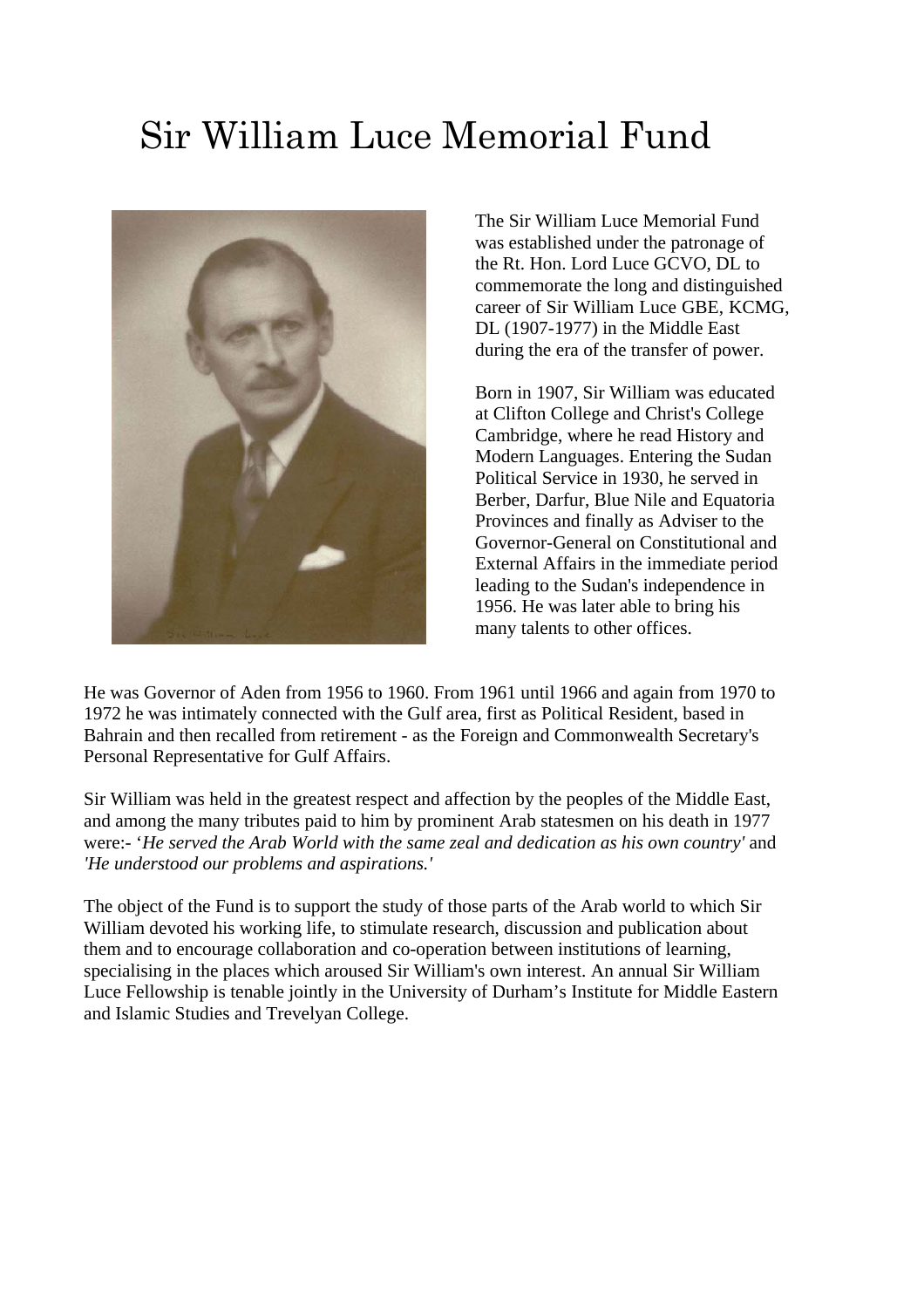# **Durham Middle East Papers Sir William Luce Publication Series**

| No.1  | <b>Professor Bushra Babiker</b><br>Khartoum: Past, Present and the Prospects for the future                                               |
|-------|-------------------------------------------------------------------------------------------------------------------------------------------|
| No. 2 | <b>Professor Ahmad Sikainga</b><br>Organized Labor and Social Change in Contemporary Sudan                                                |
| No. 3 | Dr Javad Nateghpour<br>The Cultural Dimensions of Anglo-Iranian Relations                                                                 |
| No. 4 | <b>Dr Robert Copaken</b><br>The Arab Oil Weapon of 1973-79 as a Double-Edged Sword: Its<br><b>Implications for Future Energy Security</b> |

# No. 5 **Dr John Peterson**

The Emergence of Post-Traditional Oman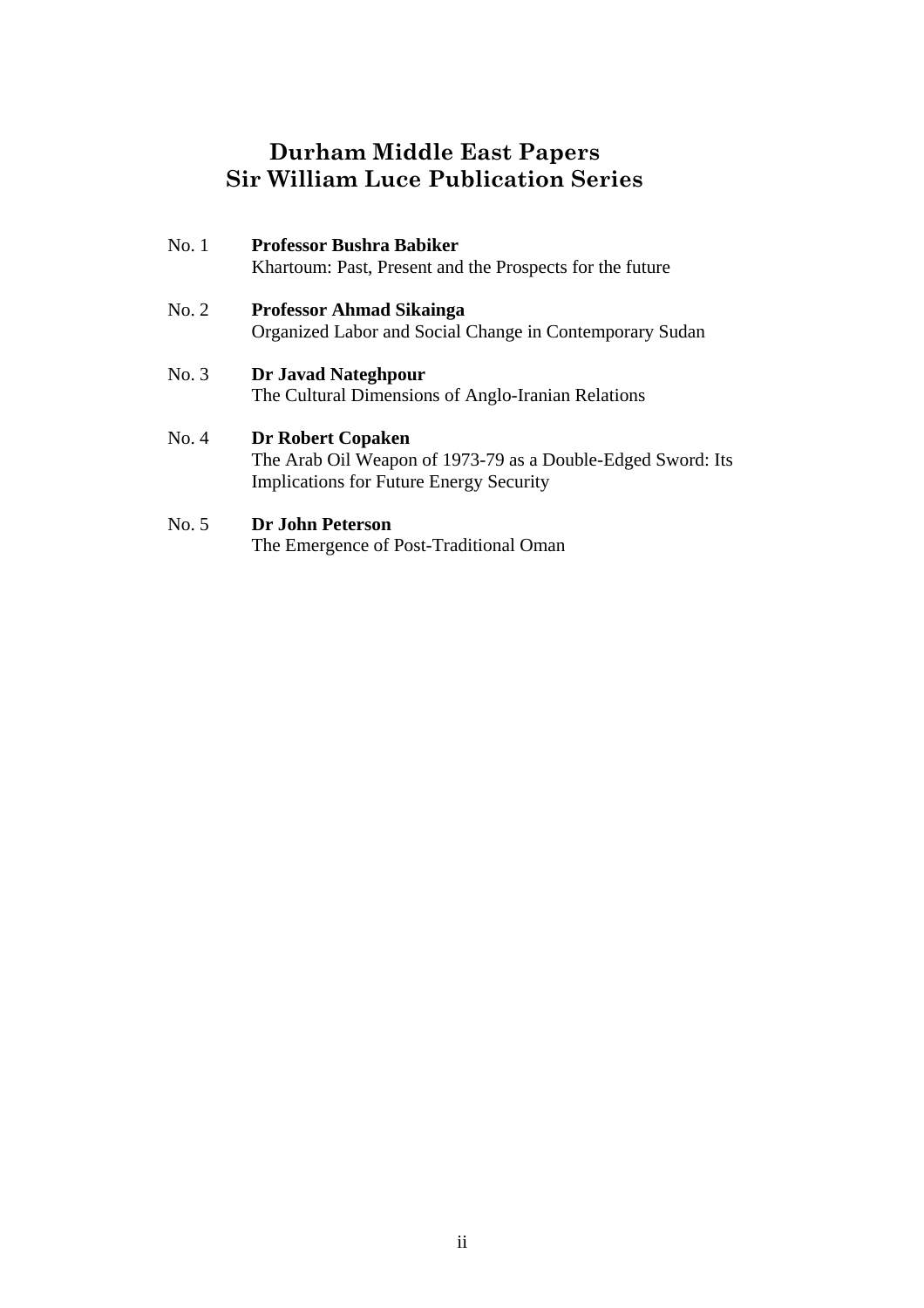# **Durham Middle East Papers Sir William Luce Publication Series**

**\*\*\*\*\*\*\*\*\*\*\*\*\*\*\*\*\*\*\*\*\*\*\*\*\*\*\*\*\*\*\*\*\*\*\*\*\*\*\*\*\*\*\*\*\*\*\*\*\*\*\*\*\*\*\*\*** 

# **THE CULTURAL DIMENSIONS OF ANGLO – IRANIAN RELATIONS**

**\*\*\*\*\*\*\*\*\*\*\*\*\*\*\*\*\*\*\*\*\*\*\*\*\*\*\*\*\*\*\*\*\*\*\*\*\*\*\*\*\*\*\*\*\*\*\*\*\*\*\*\*\*\*\*\***

*by* 

# **Javad Nateghpour**

*Sir William Luce Fellowship Paper No. 3*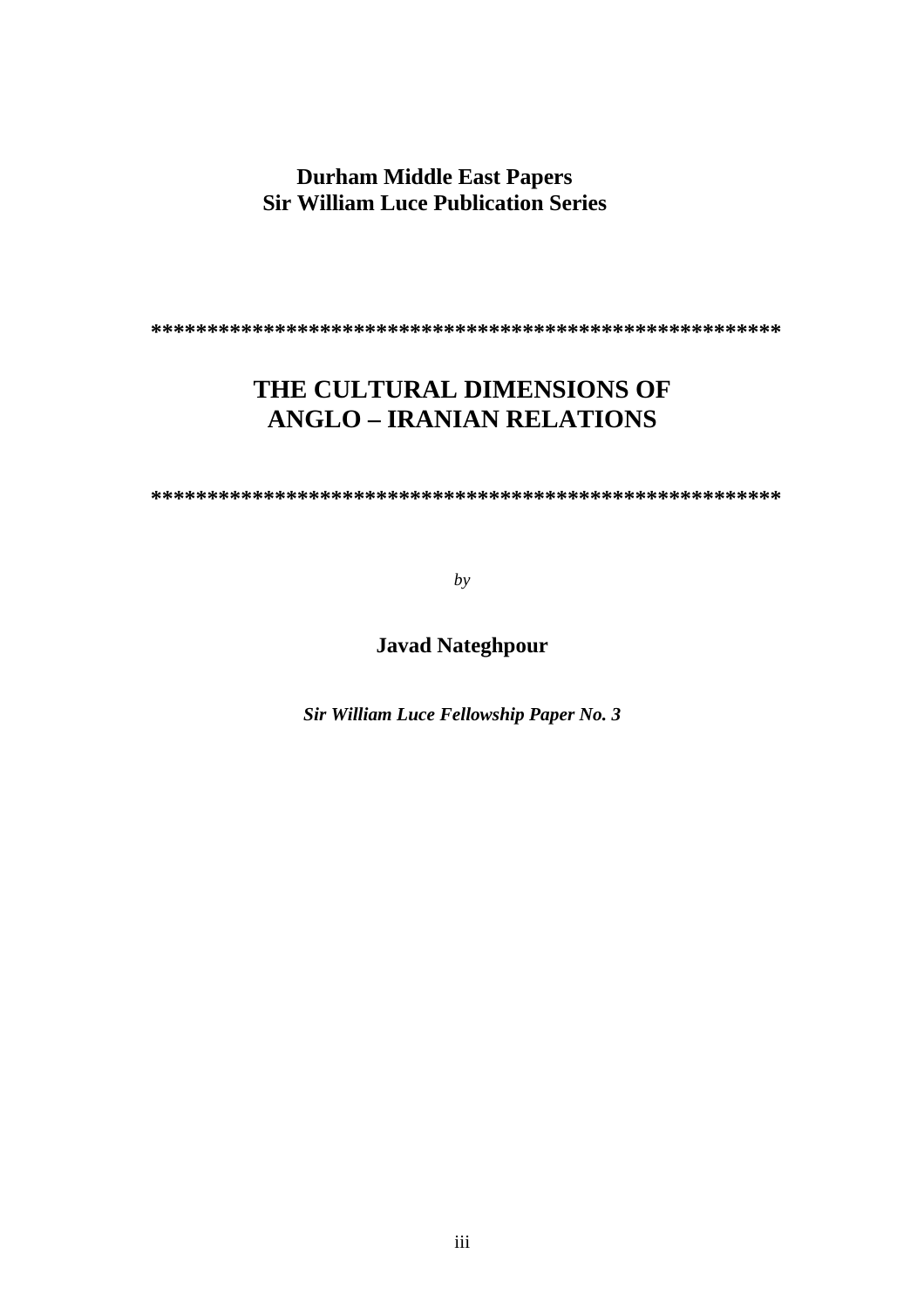#### **Sir William Luce Fellowship Paper No. 3 Durham Middle East Papers No. 79 ISSN 1476-4830 January 2006**

The Durham Middle East Papers series covers all aspects of the economy, politics, social science, history, literature and languages of the Middle East. Authors are invited to submit papers to the Editorial Board for consideration for publication.

The Sir William Luce Paper Series is a special edition of the Durham Middle East Papers.

| <b>Series Editor:</b>   | Professor Rodney Wilson                                                                                                                                                                                |
|-------------------------|--------------------------------------------------------------------------------------------------------------------------------------------------------------------------------------------------------|
| <b>Editorial Board:</b> | Professor Anoush Ehteshami<br>Dr. Emma Murphy<br>Dr. Paul Starkey                                                                                                                                      |
| <b>Published by:</b>    | Institute for Middle Eastern and Islamic Studies<br>University of Durham<br>The Al-Qasimi Building<br>Elvet Hill Road<br>Durham DH1 3TU, UK<br>Tel: $+44$ (0)191 334 5660   Fax: $+44$ (0)191 334 5661 |

All rights reserved. No part of this publication may be reproduced, stored in a retrieval system, or transmitted, in any form or by any means, electronic, mechanical, photocopying, recording, or otherwise (other than short extracts for the purpose of review), without the prior written permission of the Institute for Middle Eastern and Islamic Studies, University of Durham.

© Javad Nateghpour and the University of Durham.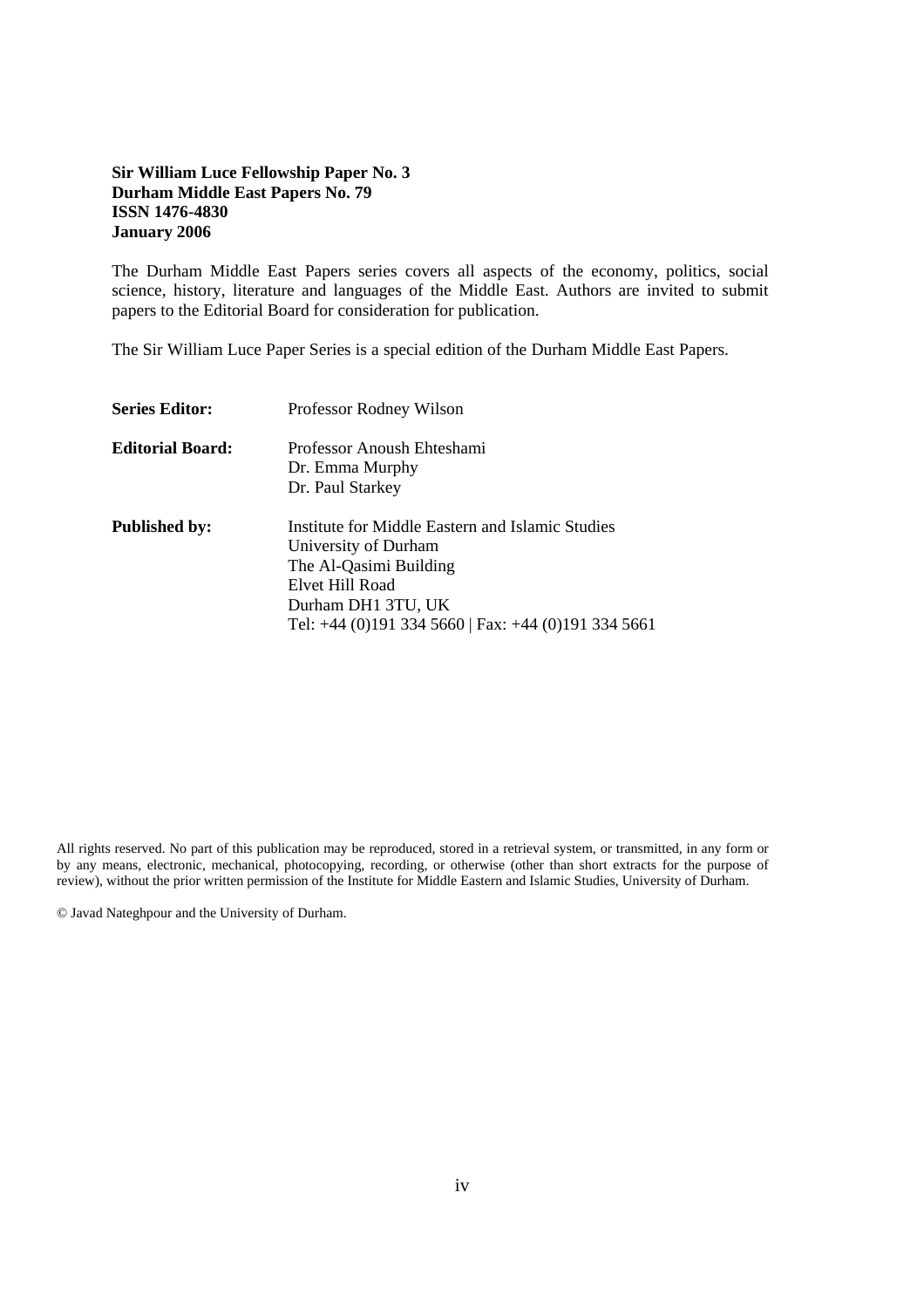**Dr. Javad Nateghpour** was the 2001 Sir William Luce Fellow.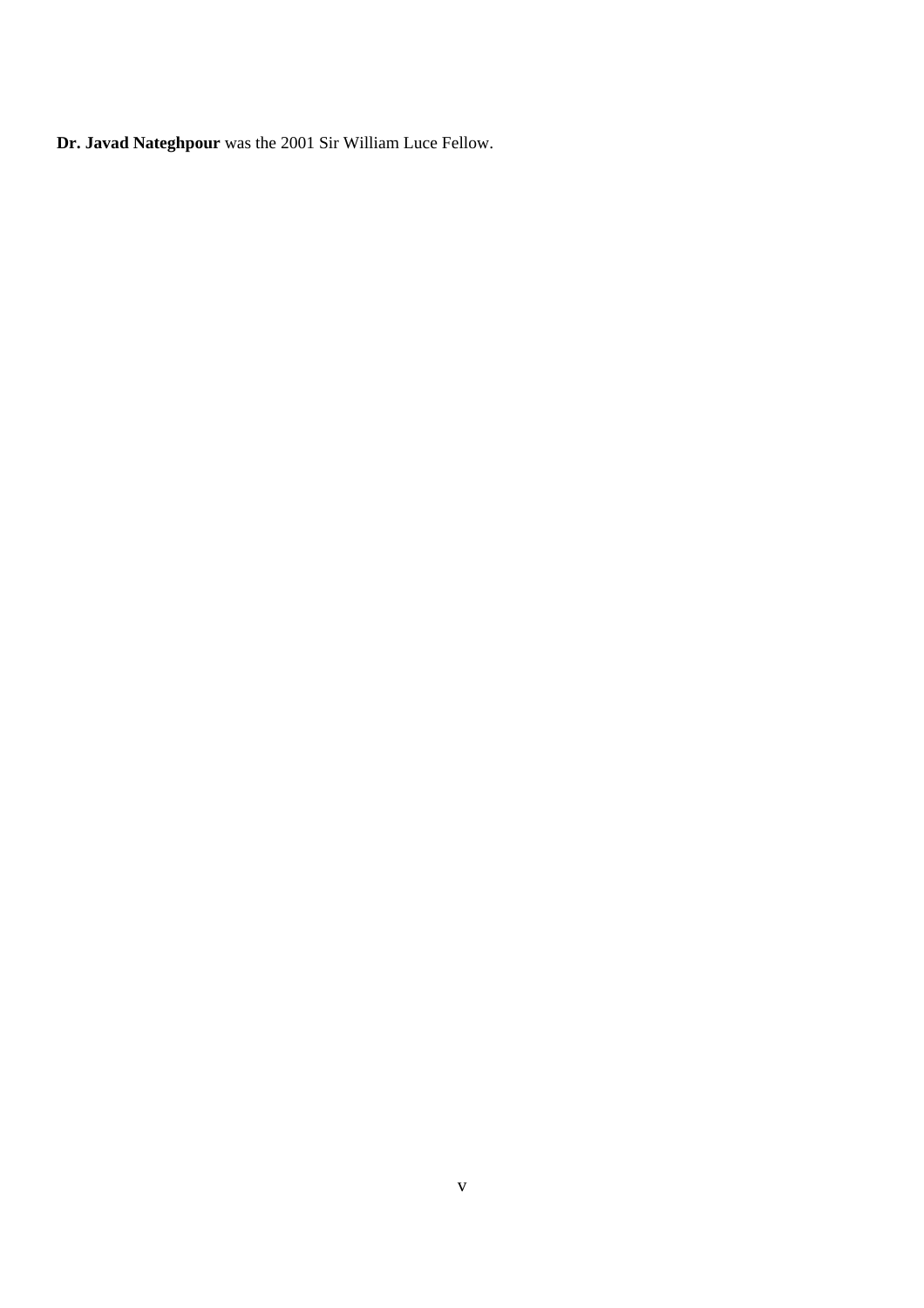### **THE CULTURAL DIMENSIONS OF ANGLO – IRANIAN RELATIONS**

Based on a lecture given by the 2001 Sir William Luce Fellow

#### **Javad Nateghpour**

Anglo-Iranian relations have enjoyed a long pedigree stretching back several centuries. During this period there have been a growing number of studies, largely from the British perspective, on aspects of Iranian history and development. Indeed, many have concentrated on aspects of political and economic development and have tended to neglect the very important cultural dimension of this intimate relationship. This paper will attempt to redress this imbalance by focusing on the cultural dimension and, in particular, the changing nature of this relationship over the past two centuries, concentrating on the main changes evident since 1979. I want to argue that while in the  $19<sup>th</sup>$  and early  $20<sup>th</sup>$  centuries the relationship was dominated by universalism and European particularism – a monologue of civilisations – recent cultural developments in Iran and the emergence of a globalising multi-cultural environment has begun the transformation of the monologue into a more productive and reciprocal 'Dialogue of Civilisations'. This has been possible in large part because of the iintellectual and cultural changes that have taken place since the election of Seyyid Mohammad Khatami in May 1997 and opening up of political and religious discourse in Iran, which has allowed for a more fluid and inclusive approach to both domestic and international relations.

### **Methodology**

Methodologically, this study is a qualitative piece of research; it is based to some extent on English theoretical texts, Persian documentary sources and, wherever appropriate, English secondary accounts of Iranian society. Taking into account the importance of the historical background of social events, this research is a historically oriented study of the sociology of culture and the international relationship of Iran.

I have drawn for my research on the methodological and analytical frameworks outlined by, among others, Philip Abrams, Theda Skocpol and Hall & Neitz. The main paradigms being applied, as noted above, are that of 'Universalism', and 'globalisation'.

### **The Triumph of 'Modernity'**

Since the  $19<sup>th</sup>$  century there has been an increasing correlation, both implicit and explicit, that modernisation and modernity were synonymous with Westernisation. This concept proposed the West as unique in the world and the only way for progress. In other words, the western experience was the only way to modernise.<sup>1</sup> One key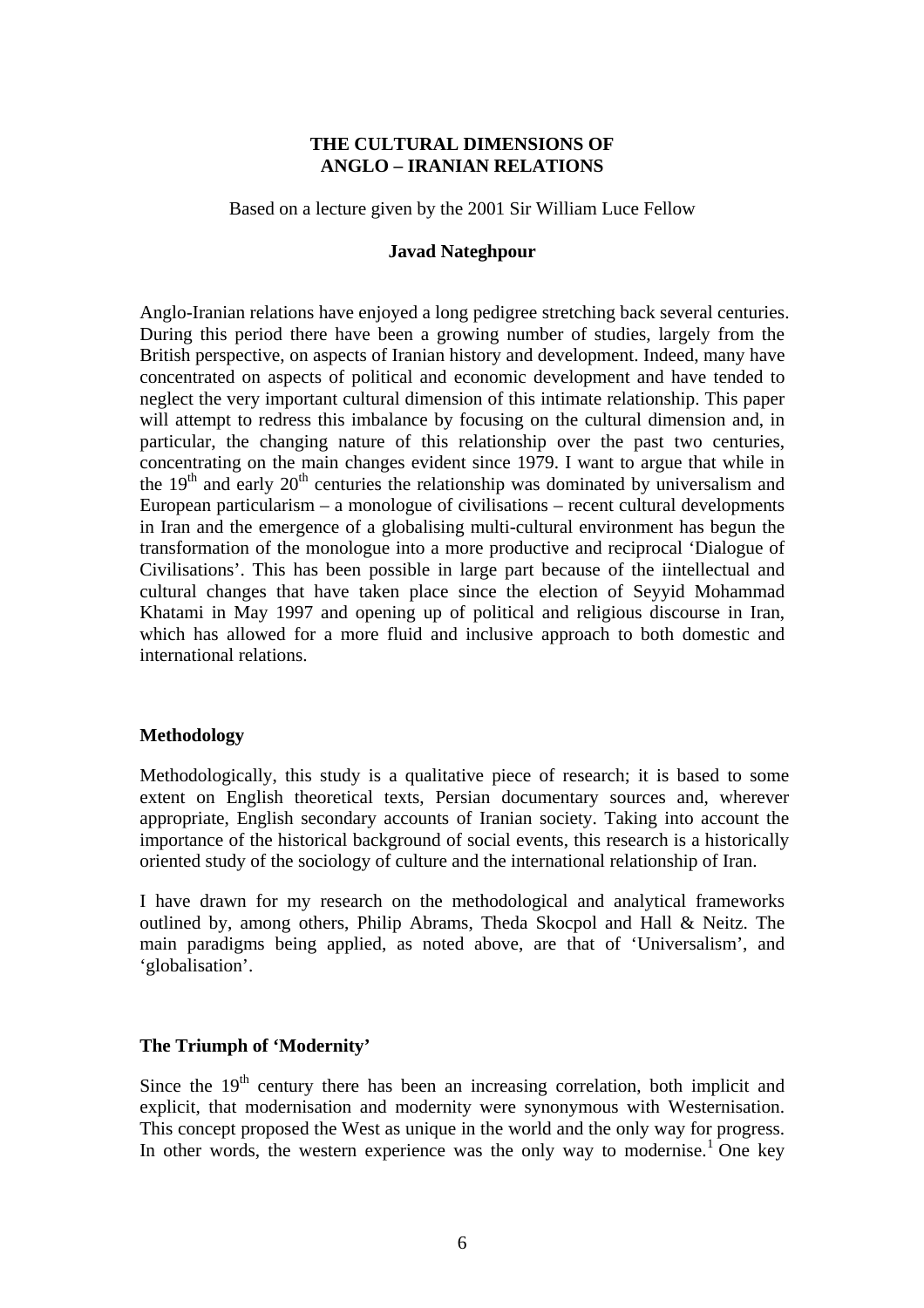determining factor in this intellectual development was the importance of the process of Industrialisation which lent weight, and no insignificant justification, to the belief in a Universalism founded on European particularism. This trend has been extended to encompass Eurocentric thought and, in some cases, ethnocentrism. One of the consequences of this thinking was the generally negative view of Religion in the modernisation process and the belief, drawn from the European historical experience, that religion was contra progressive and modernisation. Just as Christianity was regarded by many European writers as a break in progress so too this view found itself transferred to the Islamic world. It was a view many Iranians educated in the West in the  $19<sup>th</sup>$  and early  $20<sup>th</sup>$  centuries, often too readily accepted.

#### **Anglo-Iranian Relations: the seeds of socio-cultural changes**

Historically, Great Britain was one of the first western countries which made a fruitful relationship with Iran.<sup>2</sup> The Sherli brothers, Sir Anthony and Sir Robert Sherli, both encountered the first Safavid King, shah Esmaeil, in 1195, establishing a contract for weapon commerce. It is confirmed that the first generation of the Iranian students dispatched abroad left Britain in 1811, returning to their indigenous land with new ideas regarding science and technology.<sup>3</sup> Five years later, some more students were dispatched to England accompanying with Colenle Darcy.<sup>4</sup>

Many years earlier in 1238 the first Iranian arrived in England by the order of 'Ala al-Din Mohammad, the governor of Alamoot, located in tody Qazvin. He was informed to bring aid by Henry III for the conflict with Mongol troops.<sup>5</sup> Four hunderd years later, Naghd 'Ali Beig, as the first Iranian ambassador in England, arrived in Portsmouth by the order of Shah Abbas, the First King of Safavid. Naghd 'Ali Beig was requested to do his best to increase the commercial relationship between Iran and England.<sup>6</sup> Mirza Abol-Hasane Shirazi called 'Ilchi', the second ambassador of Iran, left the country in 1809 towards England. Previously, as a close relative of Ebrahim Khane Kalantar, the assassinated Prime Minister of Fath Ali Shah, the Second King of Qajar, Ilchi had escaped to India under the increasing threat of destruction. More than four years living in India resulted in his familiarity with British ideologies, traditions and customs; consequently, he received a high position in the view of Harford Johns, the British *charge de fairs* in Iran. Johns introduced Ilchi to Fath Ali Shah as an Iranian official in England. During two years stay in London, Ilchi recorded his experiences in England, which he later entitled 'Heirat Name' ('Surprising Letter!'). During his stay in London, Ilchi visited many of the scientific, industrial, technological and socio-political institutions of England and studied the modern way of life in British society.

Of course, it was not only Ilchi: other Iranian officials, such as Abdollatif Shoshtari, visiting England in 1760, transferred the many ideas of the socio-cultural changes in Britain to Iran. Shoshtari has argued intensively regarding modern geography in England; his idea about socio-cultural and political issues borrowed from British culture and society made him particularly noticeable amongst Iranians. For example, he was attracted by a multitude of social services in London such as water supply; illuminating the streets at night; road construction; modern schools and hospitals. Arguably, one can label Shoshtari as one of the founders of the intellectual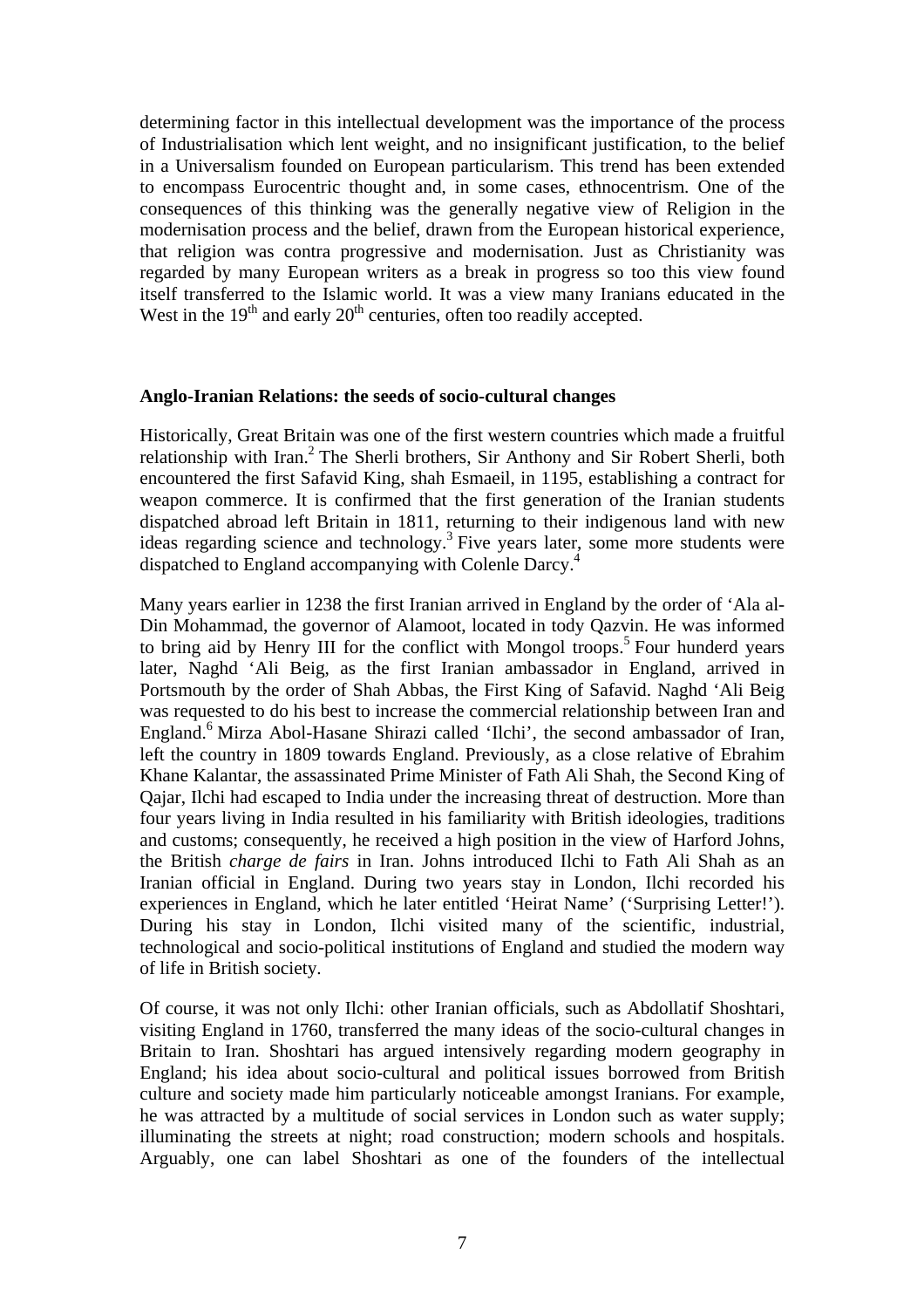movements within Iran during the early nineteenth century, generating enthusiasm for the country progressing by achieving the ideals of British civilisation. He was very conscious and an advocate of the political, religious and judicial systems in England. For instance, reformism and the apparent British challenge against the absolute power and authority of the church for a substantial period. He proposed the idea of freedom and liberty as the most important result of the British socio-cultural movements. Newspapers, as the main significant issue, attracted Shoshtari and in turn he recommended the medium in order to expand the modern idea in Iran. Shoshtari conclusively forwarded democracy, freedom for newspapers, social equality, the constitutional power of the King and the authority of parliament as the main constituencies of socio-cultural movements in Britain.

In his second trip to London, Shoshtari visited the scientific, industrial, technologic and socio-political institutions in England, resulting in his idea about the universality of the British style of social life which led to encourage Iranians to imitate the British social constructs. As he was deeply influenced by modern English socio-cultural changes, as one of the oldest tones of living in England, Shoshtari detailed these changes to offer a British resembling socio-cultural ethos in Iran. For example, he supported the metal bridge on Times, ship making factories, banking, cash printing, tax system, public census, army management, crystal factories, weapon factories, caring for homeless infants, mothering issues, controlling epidemics and illnesses, Parliamentary systems, and many other cases which he has explicated in his memoirs.

Other Iranians who visited England mostly became familiar with modern English ideas and traditions in India for the first time. Consequently, they enthused travelling to England. For instance, Soltan al-Va'ezin, who visited England in 1806, lived with British people in India six years earlier. Mirza Aboo-Taleb Khan Esfahani also mostly lived in India and visited England in 1800 for more than two years. Both visitors were influence by English socio-cultural and political changes.

Imitating the west and copying the style of western life are the important points which have been found in all works of Iranians in the nineteenth and early twentieth century. Ilchi, Shoshtari, Mirza Taleb Esfahani, Soltan al-Vaezin, Ahmad Kermanshahi and others were deeply influenced by universalism and particularity of the west. In their memoirs, most encouraged Iranians to imitate the west in all aspects of life, as they considered it the only progressive civilisation in the world, in order to restore and efficiently preserve their beings and achieve balance based on the western style of life. Western rationality in all spheres of socio-cultural life were the main point for those Iranians who lived in England.<sup>7</sup> They suggested these ideas to Iran, categorising them within three main divisions: 1) cultural changes, such as; modern ideologies, scientific progress, new traditions of religion, and modern philosophical outlooks to social and individual life; 2) political change, resulting in modern political structures and institutions, particularly the power of parliament and the according reduction of the absolute power of the king; 3) social changes such as modern industry, social services, social security and welfare.

The significance of the transfer of such ideas about Islam to Iran coincided with the beginning of the rule of the Qajar Dynasty (1794-1925), during which the social structure of Iran was gradually changed.<sup>8</sup> A new group of intellectuals, who also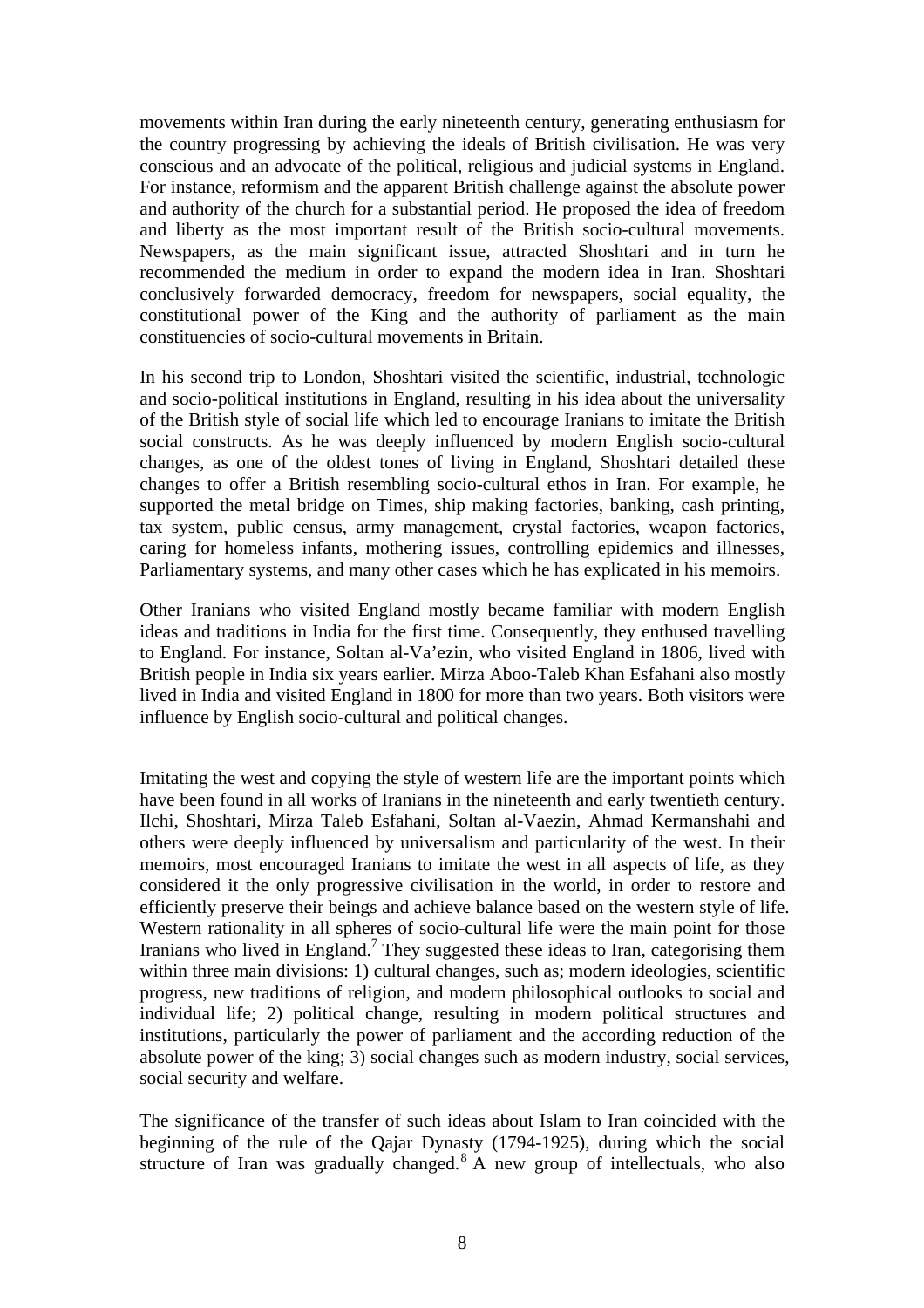reflected the emergence of a new middle class from the turn of the nineteenth century, emerged and made many efforts to modernise the country. The modernisation era was also strengthened by the *Mashruteh* (Constitutional) Movement in the country in 1905. This was a socio-political movement which contributed to the ascendancy of the modern intellectuals. The significance of this new group stems from their sociopolitical and ideological relationship with the West in general and Great Britain in particular and also their major role in modernising the country.

It should also be noted that the rise of the Qajar Dynasty also coincided with the socio-political and economic impact of Europe (though mostly England) on Iran, which was to a large extent the result of the geo-political significance of Iran in the region. For example, as claimed Taghavi, a member of the first Majlis of Masruteh, Malkam khan, father of the constitution in Iran, played a major role in changing the Iranians attitude towards a new Western style government in Iran. British support of Mashruteh during the reign of Mohammad Ali Shah (1905-9) salvaged many people from the shah's attack and led to the triumph of the Constitution movement in Iran. In this regard, more than 5000 people asylumed to the British embassy in Tehran to save the movement. 9 This temporarily led to a beneficial position for the British government in the eyes of millions of Iranians who had believed the British government as the main cause for their political and economic despotism and dependency.

The powerful influence of Eurocentrism and the superiority of the West resulted from universalism caused some Iranian scholars to view Great Britain as the absolute power in the world and the British society as the particular matrix. Seiyed Jamal al-Din Asadabadi (called al-Afghani abroad), in his lecture in London, referred to absolute despotism as the internal and foreign powers, mainly England, as the external causes for the backwardness of Iran. Despite this, he considered Great Britain to be the main power which is authorised to interfere with Iran by falling down the shah from his thrown (Sheikh Jemal al-Din, 1892, 238-248). He points out:

*"...a word from a free, powerful people on behalf of a beleaguered and enslaved, but noble, active-minded, and capable people. This is all we want at present...its echo has at last reached England: 'Change the Government, or dethrone the Shah!'* (Sheikh Jemal Ad Din, 1892: 248).

This is the power of universalism and particularism of Europe which pushed al-Afghani to agree to an absolute authority of English position at the international scene. Malkam Khan suggests such imitation of the west was the only option for achieving a substitute form of Western civilisation as a medium for promoting the society and country's progress. He points out: *"Why have Mohammedan people not been able at least to copy Europe -if they really want what Europe has got?"* (Malkam Khan, 1891: 240). Once again he emphasises: *'As the principles which are found in Europe, which constitute the root of your civilisation, we must get hold of them somehow, no doubt....*" (Malkam Khan,1891: 243). Malkam goes on to the civilisation clash and considers the religion as the main impediment for imitating the west. Interestingly, he encourages British politicians to export European civilisation free from the religious dynamic. He asserts:

*"Any ambassador who can convince our countrymen or our Government that he comes quite independently of religious interests, and that he has*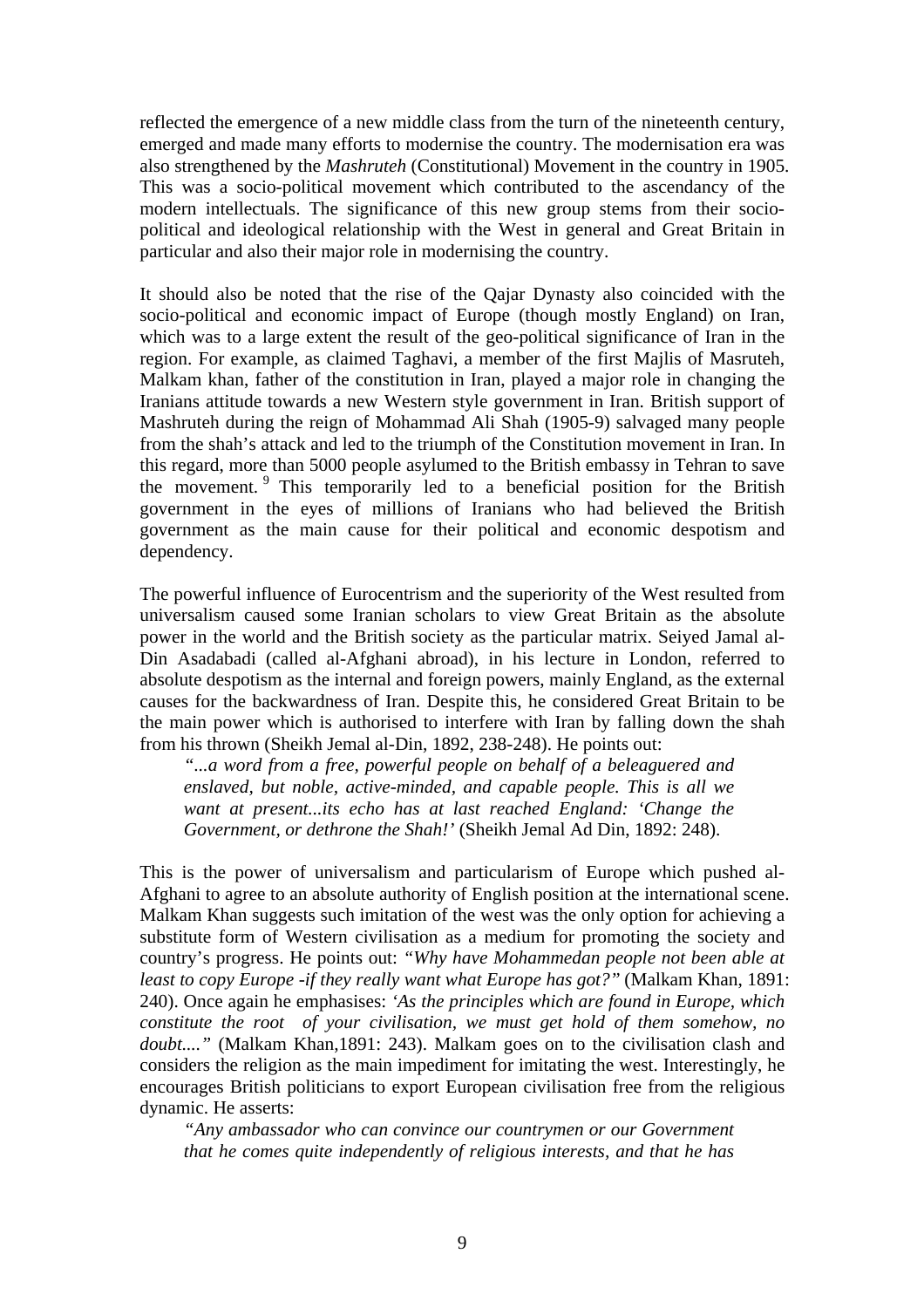*nothing to say against our established religion, will do more good even for your politics and your interests than all your armies and navies and railways and banks have hitherto accomplished"* (Malkam Khan, 1891:  $244$ ).<sup>10</sup>

Despite this outstanding relationship, some political occasions from the British side changed the Iranian attitudes and constructed a negative outlook towards the UK losing any reliance upon her: a tobacco concession in 1888; the treaty of 1909 between Russia and Great Britain which divided Iran into three zone, the North for Russia, the South for the England: the 1919 agreement: and Reza Khan's coup under the supervision of Aironsid the British commander. These attitudes appeared in sociocultural traditions in Iran. For instance; malek al-Sharaie Bahar as the chief poet in Iran referred to Sir Edward Grey, the English ambassador in Iran, as the knowledgeable man who did a fault by signing the agreement of 1919 which can be considered as the affection of politics in cultural area. From the moment of the coup of Reza Khan, for a extensive period there was a cold relationship between the two societies; until the eve of Oil Nationalisation by the Iranian liberal Prime Minister Mosaddegh in 1951 and the end of the British hegemony over Iran in general and the oil industry in particular.

One of the most significant results of the Anglo-Iranian relationship goes back to a longstanding intellectual tendency in Iran which changed the social atmosphere within the Iranian cultural elite. The same affection with another direction occurred in the academic realm in Britain through the establishment of some Persian studies centres which were the result of the cultural enterprise between some Iranian and British intellectuals and politicians, such as Edward Brown, Lord Salisbury, Lord Crruson, Sir Edward Grey, and Emeritus professor Ann Lambton.

To conclude, modernisation in Iran amounted to the Westernisation of the country. The fact that the "modernisation" term was taken as a synonym for "Westernisation" confirms this view. Farman-Farmayan, for instance, points out: *"In Persian historical literature, the term modernisation has been used synonymous with Westernization"* (Farman-Farmayan, 1968: 6). Hulme and Turner (1990: 35), also believe: *"Modernisation thus becomes synonymous with Westernisation."* Voll (1996: 1) asserts: *"One of the most frequent conceptual mistakes made in discussing Islam and the West in the modern era is the identification of "the West" with "modernity".*

In addition, given the socio-economic conditions which brought about an increase in poverty and the marginalisation of large sections of the Iranian population from the political arena, it is not surprising that the appeals of the clergy found such a ready response among the several social classes. The mobilisation of the vast majority of the Iranians against the Shah and his tyrannical system was therefore a ready made product during a historical period in virtue of which the victory over the Pahlavi State had already been secured. At that time, Modernisation/Westernisation had come to its end: it had been introduced in the early part of the nineteenth century as a means of developing the country and was displaced because it had played a central role in the underdevelopment of Iran.

On this footing, what happened in Iran in 1979 was not a revolt against a real process of modernisation. It was, in fact, a protest against the unfettered trend to Westernise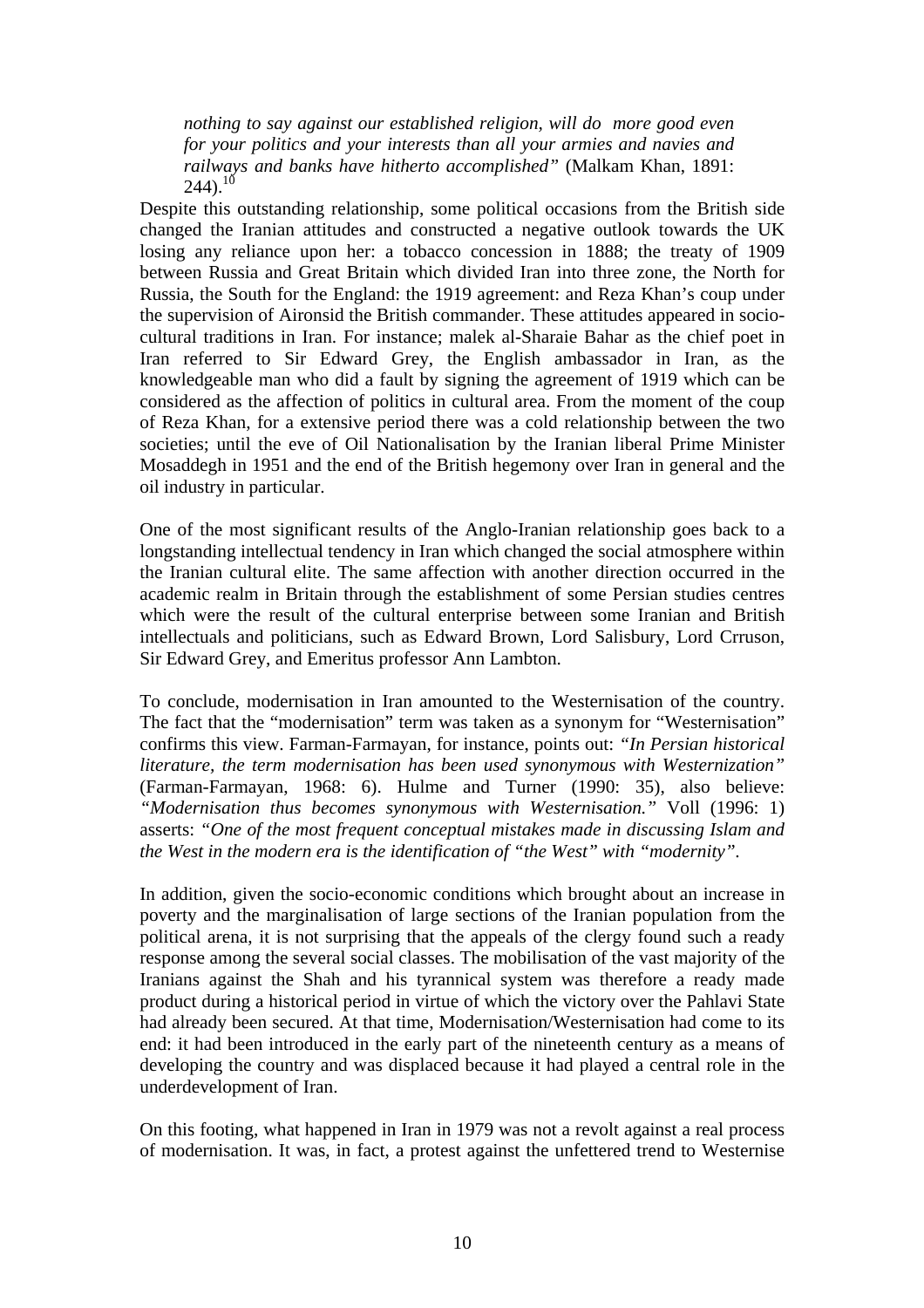the county. Therefore, one may say that although the 1979 Revolution was Islamic in character, it should not be interpreted solely as another phase in the struggle between modernity and Islam.

### **The Recent Changes in Relations: Globalisation and post-war Iran**

The political climate and, most significantly, the socio-cultural atmosphere have changed since the rise of the new generation of Iranian intellectuals who paved the way for the recent social movement in Iran. The major thinker of Iran, Abdol-Karim Soroush, and his lucid agreement with the philosophical idea of British resident philosopher Karl Poper, changed the socio-cultural and even political atmosphere in Iran, indirectly paving the way for a better relationship between Iran and the UK during recent years. Soroush, by his idea on Shari'a, opened a new gate for religious interpretation which resulted in the emergence of a new reformist group in Iran. This group played a major role in socio-cultural and political arenas addressed to the Soroush's ideas. An Epistemological version of Religion, submitted by Dr. Soroush during the period of 1988-1995, addressed in his major theory of '*Ghabz va Bast-e Teorik-e Shari'at'* (Theoretical Tolerance of Shari'a, 1989), brought any absolute and unchangeable interpretation of Islam to an end.<sup>11</sup> His idea received a great wealth of approval from the religious intellectuals, as well as many opponents among the seminary (Hawzeiy-e Ilmiya). Some of the clergies claimed he was going to abolish the Shari'a. Through his idea of the epistemological interpretation of religion Soroush establish a foundation for critical debate on religious knowledge, thus leading to the reduction of the sacredness of the religious knowledge (not religion itself) in order to reduce the absolute authority for the traditional interpretation of religion adapted to the pre-modern society; it was replaced by a new interpretation of Islam adopted to modern society and concomitant to constant socio-cultural changes.<sup>12</sup>

Soroush came to the conclusion that, 'Islamising of the society is to avoid the Islamise of everything in society, for example; Islamising sciences, Justice, freedom, fact, etc. None of these could not be Islamised. They should be as they are a based on the human understanding' (Soroush, 1999). This conclusion in fact can be considered as an ideological platform for a wide and global relationship in the world, which latter happened when 'Dialogue among Civilisation' came to the scene.

### **Role of the new version of religion in social change**

Following Soroush's philosophical idea, of which resulted in the emergence of 'Reformist Religious Intellectuals' on the one hand and social needs in socio-cultural changes on the other, the vacuum of pragmatic strategies were apparently felt. Reformist religious intellectuals and their desire to change the society from its traditional form to a modern shape without omitting religion from society led many endeavours to find solutions; they endeavoured to change the society through participation in social institutions for a constant civil society on the one hand, whilst adapting the religion with the modern social structures to save Islam on the other. The solution lay in socio-political participation through establishing some reformist political parties: the party which could play a crucial role in government and Majlis.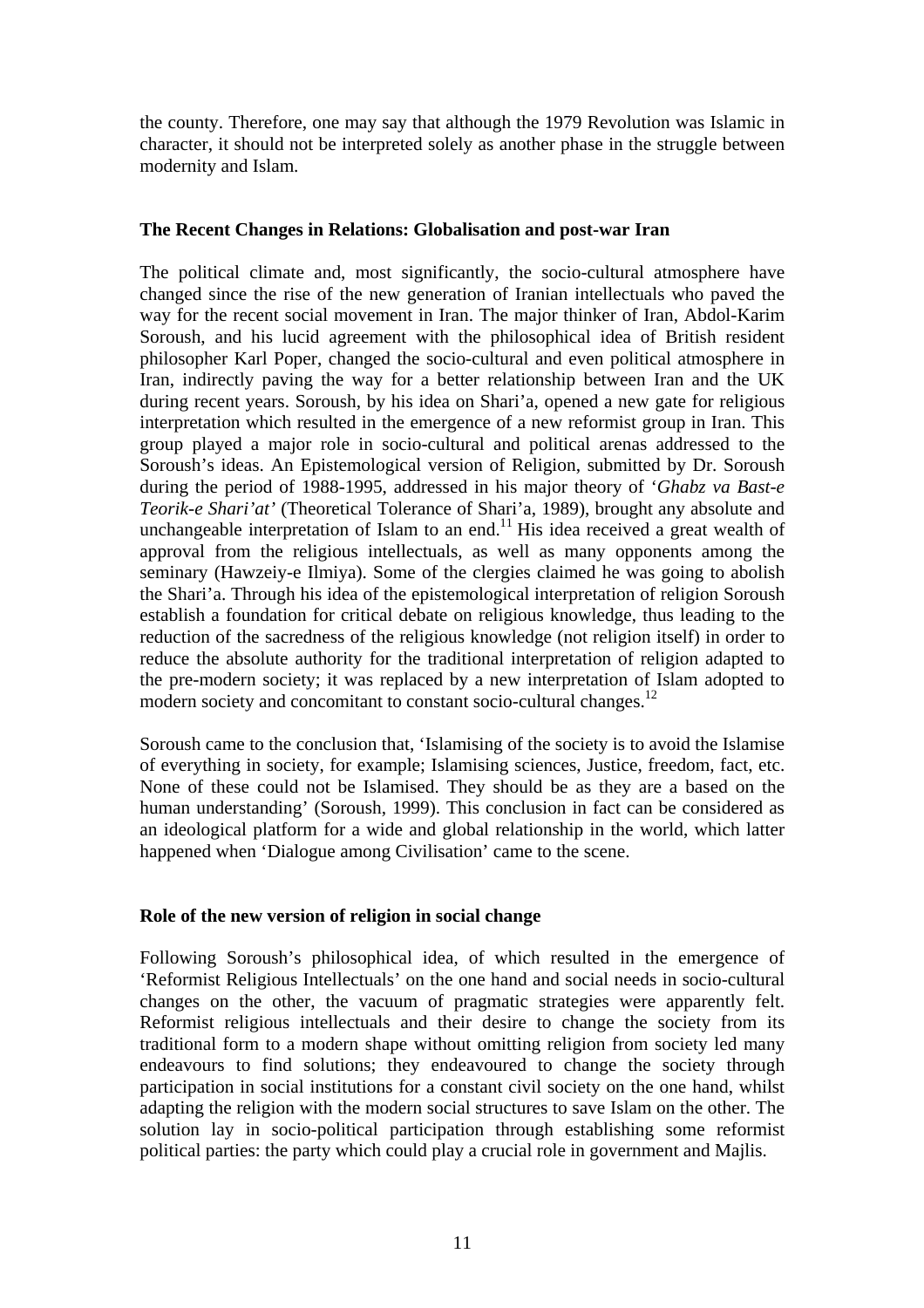#### **The Emergence of the Reformist Government**

A few years before Khatami's office, some of the scholars put forward the critical debates on Islam and Modernisation to clear some vacuity of this relationship. They tried to show that not only was there not any hostility between Islam and modernity, but that Islam itself ratifies modernity and new style of life. Voll (1996), is one of these scholars who wrote about the 'the mistaken identification of "The West" with "Modernity". It was not the first time this idea appeared: Islamic scholars such as al-Afghani (1892) and some Iranian intellectuals such as Malkam (1891) khan confirmed that there is no hostility between Islam and Progress (which was used instead of modernism during the nineteenth century).

Some endeavours occurred to clarify the values in the matter of Islam and modernity, as well as Islam and democracy. Voll (1996), as one of the main advocates of the relation between Islam and modernisation, believes that the hostility between Islam and modernisation goes back to a fundamental misunderstanding about the modernisation and westernisation. This misunderstanding which comes from the early nineteenth century Orientalism belongs to the unilinary of modernisation. As mentioned above the idea of universalism and evolutionism claimed that the only way for progress and modernisation comes from westernisation. Voll points out:

*One of the most frequent conceptual mistakes made in discussing Islam and the West in the modern era is the identification of "the West" with "modernity". This mistake has a significant impact of the way people view the processes of modernization in the Islamic world as well as on the way people interpret the relationship between Islam and the West in the contemporary era.* (Voll, 1996: 1)

Voll tries to transfer the idea that:

*1) "modernity" is not uniquely "western"; 2) "the west" is not simply "modernity"; and 3) the identification of "the West" with "modernity" has important negative consequences for understanding the relationship between Islam and the West.* (Voll, 1996: 1)

This idea was the first and main step in closing the gap between the Islamic culture and the West. This paved the way for the Islamic country to go ahead for modernisation without any panic from the influence of the western cultures. This kind of idea worked in Iran during the post-war period and is still useful for the cultural enterprise in the compressed world today. It is true to say that this idea was able to change the atmosphere of universalism and paved the way for the triumph of globalisation which now is the main concern for the reformism in Iran.

#### **Globalisation and the Dialogue among Civilisations**

The idea of Dialogue among Civilisations as the main manifesto of the Khatami's government closed the gap between the socio-cultural relationships between all societies in the world. This idea, with its potential to close the gap between civilisations and bringing them together, is able to describe the idea of globalisation. According to Robertson (1996: 8), globalisation as a concept refers to two meanings: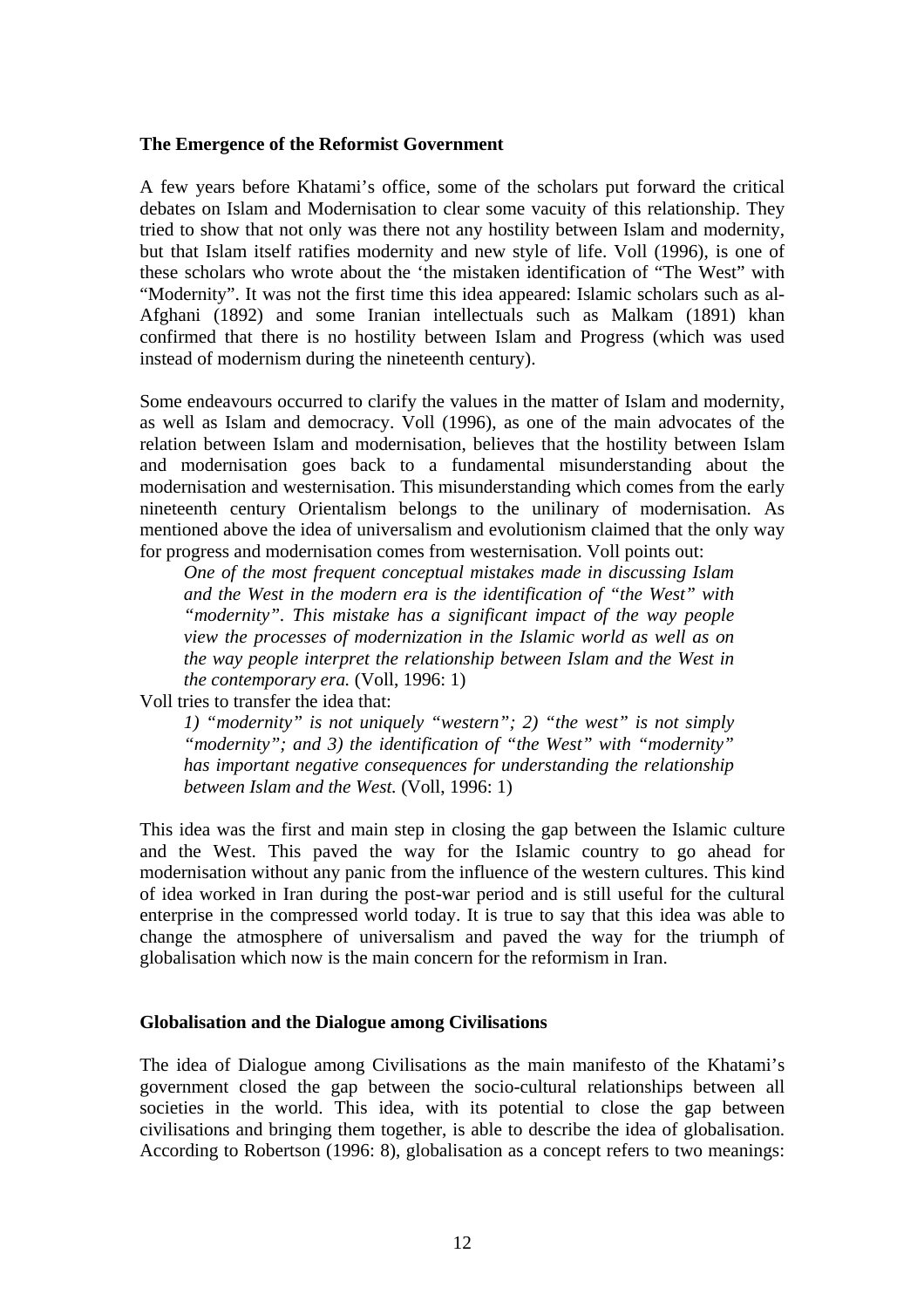compression of the world and intensification of the world. Although the origin of this global tendency goes back to the early nineteenth century social philosophy, however, there is a big difference between the early purposes of globalisation and the current aims. As discussed earlier, the first usage of this concept goes back to the idea of universalism which assumes the superiority of the west in the world.

The second function of the concept of globalisation refers to the idea which began in the early 1980s. This concept comes to end the theory of universalism and western particularities, and facilitates the expanding of post-modern theory, mainly multiculturalism. The concept was used first established within the context of development studies, particularly environmental studies. In this meaning some scholars believed that as the world has been compressed, any problem in environment in one part of the world affects it in other parts. However, the theory of 'the global village' from Marshall McLuhan  $(1960)^{13}$ , paved the way for the emergence of the idea of globalisation.

Sociologically, this term goes back to some classical sociologists in nineteenth century such as Saint-Simon, Comte, and also Marx; those who used the meaning of this term in their analyses to show the universalistic notion on the world. The emergence of the 'nation-state' and empowerment of nationalism in Europe allowed the sociologists to proposed the concepts of 'nationalism & globalisation' (Robertson, 1996: 16). Historically, globalisation is the last stage for developing sociology. Albrow (1990: 6-8) draws five staged for the history of sociology which is useful to understand the meaning and the stage of globalisation. These stages are: Universalism, National sociologies, Internationalism, Indigenisation, and finally, Globalisation.

As Albrow elucidates, during universalism sociology was deeply under the influence of the natural sciences: there was a new tendency to change this atmosphere. As Robertson (1996) believes, it was Saint-Simon who changed for the first time the climate and offered the concept of 'glob'. Once again it shifted to the idea of universalism, but this time by its socio-cultural meanings. This again referred to Europe as the only example of universalism or the concept of glob (Merle, 1987). To show the originality of the 'global' meaning in socio-cultural changes, Robertson (1996: 17) believes that the followers of Saint-Simon were involved in a large project for 'world' organisation. Turner (1990b: 344-8) has argued that Saint-Simon believed the close ties between the new social science or rather scientific social sciences and globalism. In fact, the general view of Saint-Simon of the world or 'globalism' was the main and central core of Comte in establishing the school of Positivism in sociology. The early meaning of globalisation evident in the idea of Saint-Simon was related to the Western example of the society. Like, modernism, 'globalism' covered the meaning of universalism and particularism which led to the rise of the idea of Civilisation Clash and in turn strengthened it.

Albrow (1990) postulates that globalisation is the direct result of the interaction between nationalism and internationalism. Because of the internationalisation of the socio-cultural, political and economic activities and consequent corporations, all scientists, politicians, merchants, and economic corporations needed to know the same language and manner in social relations: the language and way in which this enable them to save their own identities in a global sense. This paved the way for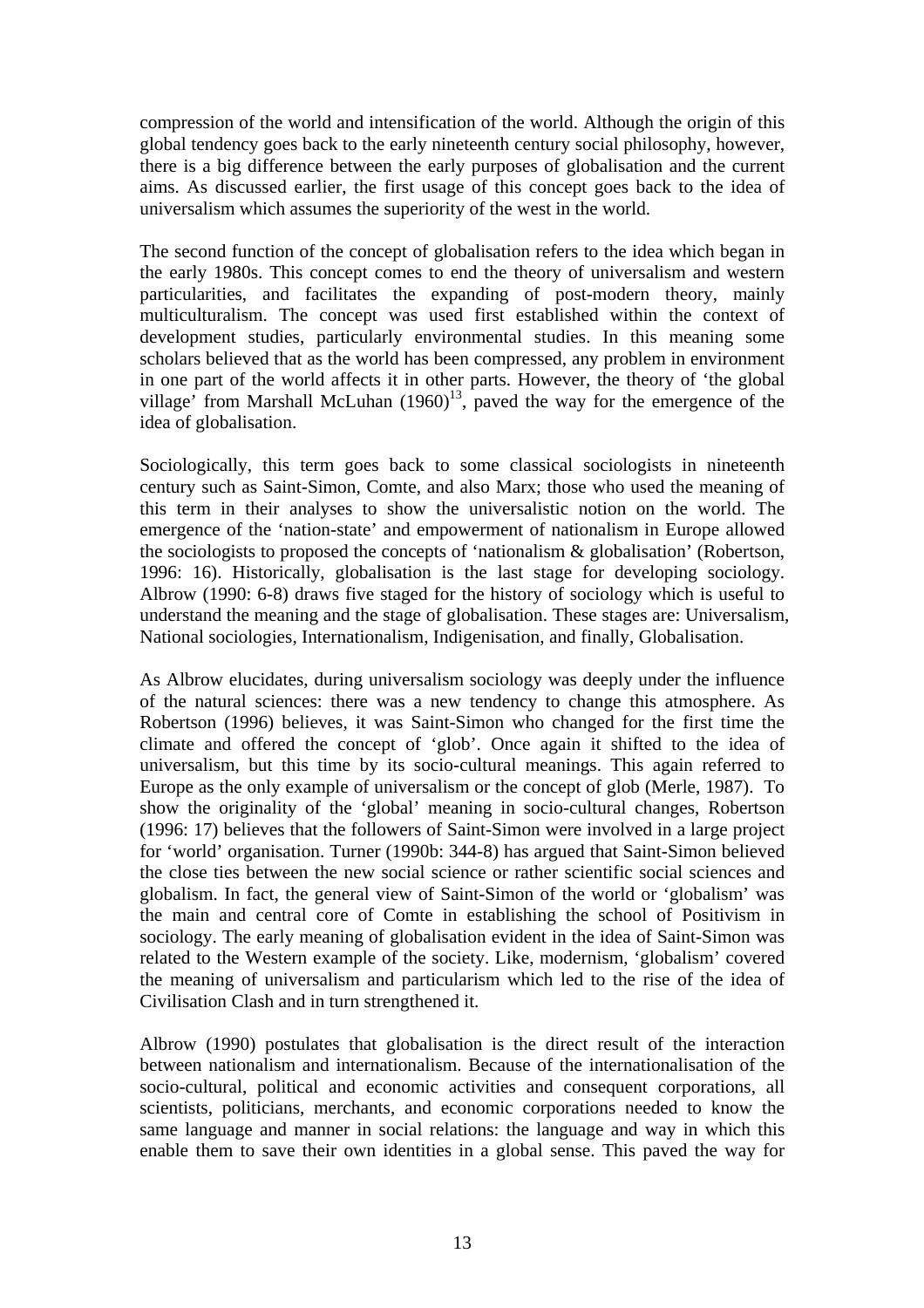globalisation instead of universalism. In this manner sociologists agree that they confront with the variety of cultural facts which they have to consider and study. Another important point was that they had to agree globalisation as 'a process at a new level of social reality'. Albrow adds that the new fact is described in its best form by the term 'global society'.

It is a truism that contemporarily any cooperation in the world needs to agree a mutual understanding and feeling for the equal conditions for all participants in socio-cultural, political and economic relationships at the international level. As postmodernism closed the gap between traditional and modern society (Robertsom, 1996: 20) and resulted in multiculturalism, globalisation is the result of postmodernism at the global level of life and relationships. Albrow (1990) believes that globalisation has to be seen from the point of 'relationship' instead of 'ideas'. His argument about sociology is a good example for understanding globalisation, cited in Robertson (1996: 21):

*"Albrow's outline of the history of sociology in relation to globalisation becomes increasingly concerned with relations between sociologists on a worldwide basis, rather than with the issue of the analysis of the global circumstances as such. As he moves through the stages which he has identified in the history of sociology, Albrow shifts his attention from sociological ideas to the scope of relationships among sociologists and he tends, with respect to the more recent stages, to conflate the two."* 

Tendency towards globalisation in academic and political relations has recently moved further ahead. Robertson (1996) points out that this tendency mostly occurred within the cultural and communication studies. He asserts:

*"Slowly at first, in recent years more rapidly, the division between the internal and the external has been destabilized. Out of that destabilization has been born the present and growing interest in globalization, in which new academic areas such as communication and cultural studies have played significant roles. Interest in the phenomenon of globalization is multifaceted. A growing number of movements, organizations and interest groups have their own perspective on, as well as interests in, globalization; while 'analysts,' who certainly cannot be simplistically separated from 'participants,' have different interests in that issue. 'Globalization' has also become a significant ingredient of advertising. It has, as well, become a matter of great concern in considerations of the curriculum in many educational systems, along with an often competing interest in multicultural -indeed 'postmodern' education.* (Robertson, 1996: 16).

The idea of globalisation received some critical condemnations as well as approvals. Skelton and Allen (2000: 23) believe that globalisation is another meaning of westernisation because the globalised culture would be the western culture rather than all world cultures: "It is, in short, simply the global extension of *Western* culture*.*" They refer to the broad implications and also the causes of critical concern as follow:

*(a) this process is homogenising, that it threatens the obliteration of the world's rich cultural diversity; (b) that it visits the various cultural ills of the West on the other cultures; (c) that this is a particular threat to the*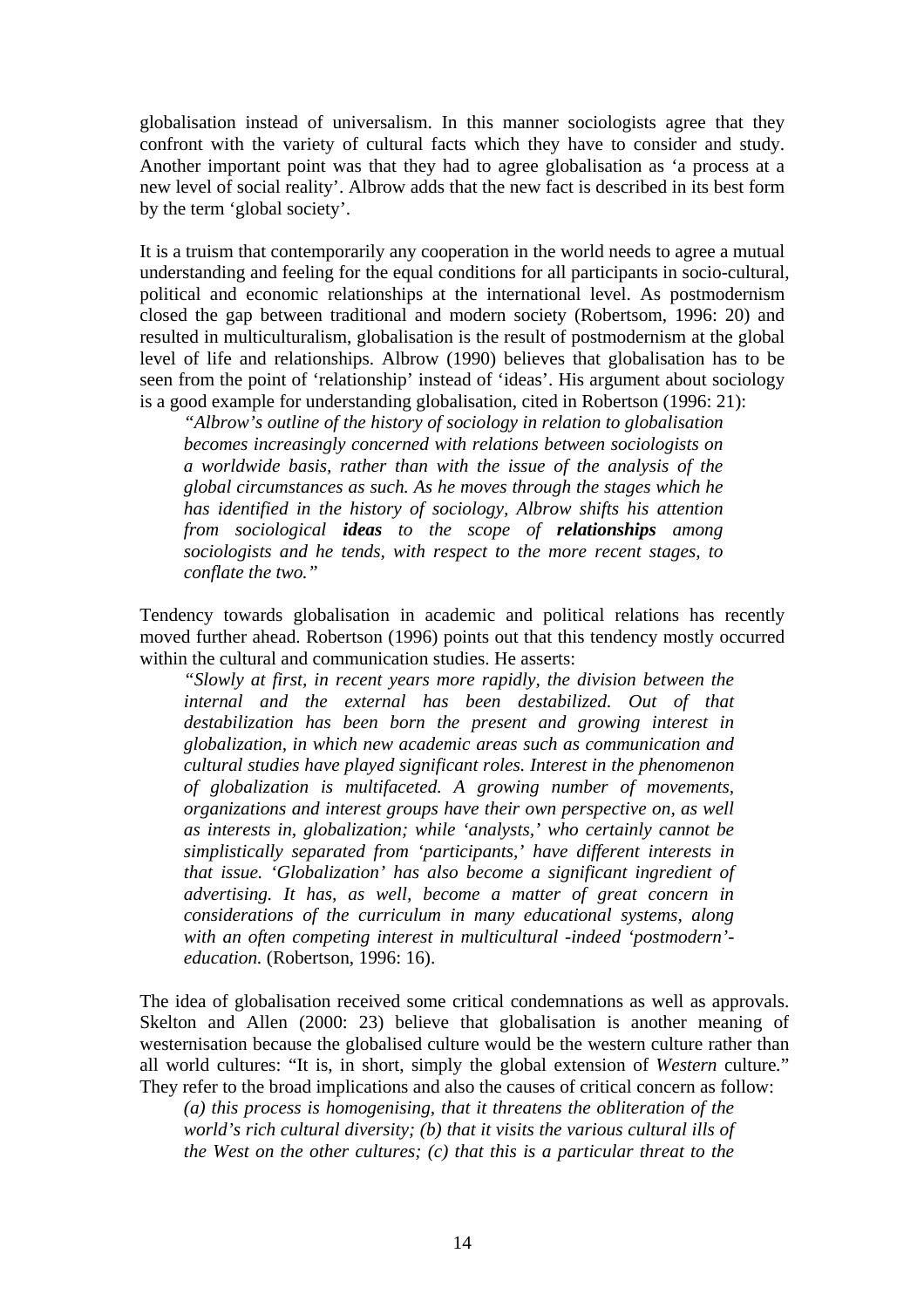*fragile and vulnerable cultures of peripheral, 'Third World' nations; and (d) that it is part and parcel of wider forms of domination -those involved in the ever-widening grip of translational capitalism and those involved in the maintenance of postcolonial relations of (economic and cultural) dependency.* (Skelton and Allen, 2000: 23).<sup>14</sup>

Here, it is important to know the idea of people as Skelton and Allen (2000) argue about Westernisation:

*What do people mean when they talk about 'Westernisation'? A whole of range of things: the consumer culture of Western capitalism with its now all-too-familiar icons (McDonald's, Coca-Cola, Levi Jeans), the spread of European languages (particularly English), style of dress, eating habits, architecture and music, the adoption of an urban lifestyle based around industrial production, a pattern of cultural experience dominated by the mass media, a range of cultural values and attitudes about personal liberty, gender and sexuality, human rights, the political process, religion, scientific and technological rationality, and so on.* (Skelton and Allen, 2000: 23)

According to Skeleton and Allen (2000) there are two main reasons for criticism of globalisation. First, it is what Hannerz (1991) points out as the obvious importance of the western culture everywhere which is difficult to change. This culture will be dominated again in the world through globalisation, as opponents argue. Hennerz asserts:

*"The global homogenisation scenario focuses on things that we, as observers and commentators from the centre, are very familiar with: our fast foods, our soft drinks, our sitcoms. The idea that they are or will be everywhere, and enduringly powerful everywhere, makes our culture even more important and worth arguing about, and relieves us of the real strains of having to engage with other living, complicated, puzzling cultures."* (Hannerz, 1990: 109)

The second reason for this opposition originated from the unilineary way of the offering of the western culture. As Skelton and Allen point out:

*"A Second set of objections concerns the way in which Westernisaion suggests a rather crude model of the one-way flow of cultural influence. This criticism has -rightly - been the one most consistently applied to the whole cultural imperialism idea. Culture, it is argued, simply does not transfer in this way. Movement between cultural/geographical areas always involves translation, mutation and adaptation as the 'receiving culture' brings its own cultural resources to bear, in dialectical fashion, upon 'cultural imports'* (Skelton and Alley, 1996: 24)<sup>15</sup>

Considering the critical debates mentioned above, there appear some points which make more negotiable the mentioned criticism on globalisation. First, all mentioned criticism has already existed; or, alternatively, there is nothing more to do with the non-western culture through globalisation. Westernisaion, in fact, has maintained all points which frighten the authors and scholars who feel culturally threatened for nonwestern countries through the expansion of Western culture by globalisation. On the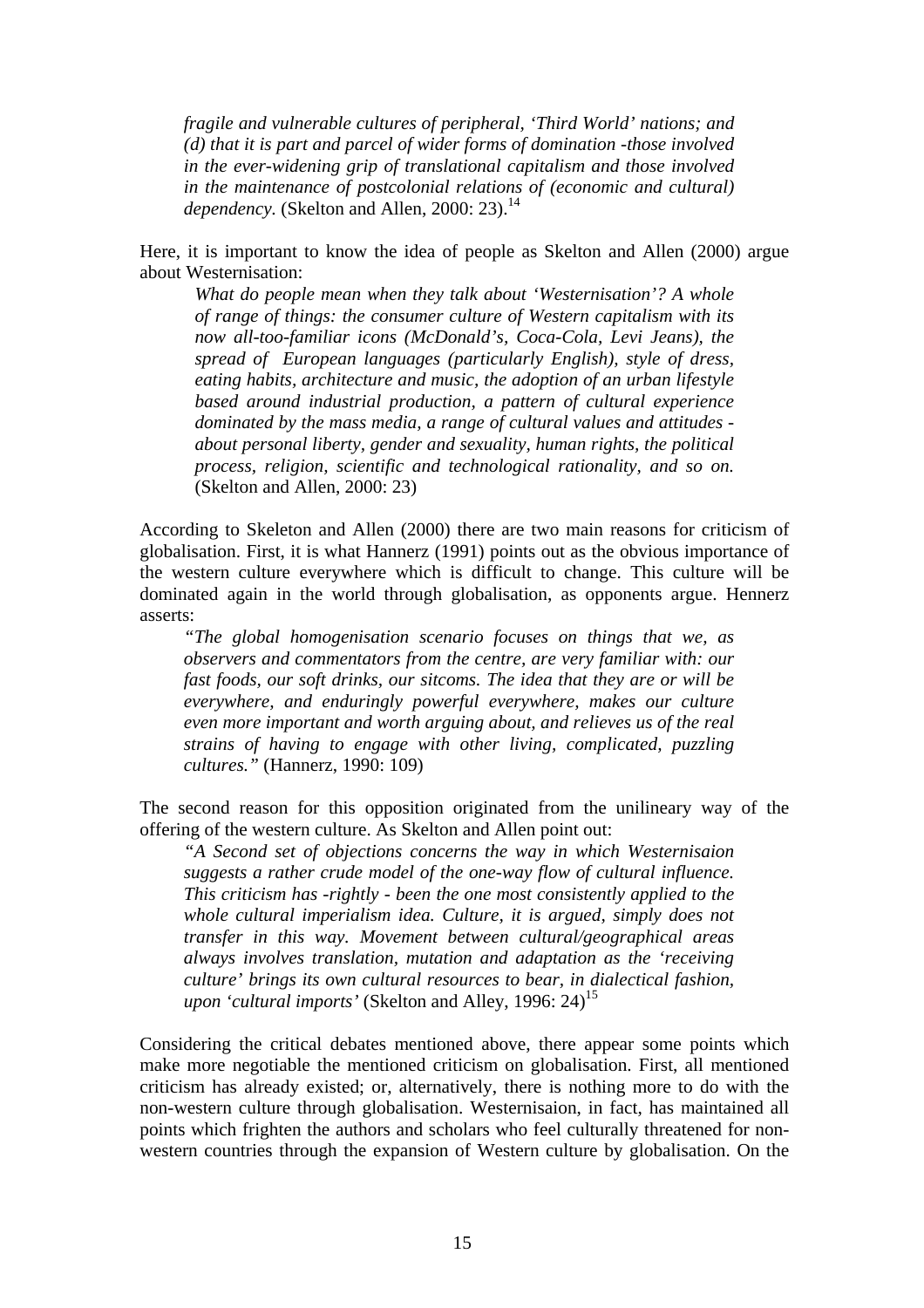other hand, globalisation will pave the way for exporting non-western societies' culture into the west either by those people who are living in the west, or through socio-cultural, political and economic enterprise. This, in turn, closes the gap between western and non-western societies in cultural relations. So, both kinds of societies would be able to experience benefits from their cultures. In other words, in my view, globalisation not only leads to the expansion of the non-western societies cultures within the western realm: it also brings to the end the unliterary way of life left from nineteenth universalist approach to the world. It is, in short, globalisation as an opportunity for the non-western countries to consolidate their culture in the world.

Giddens (1994b), and Bauman (1995), two British social theorists in 'modernity', believe globalisation is the cause of the decline of the West. Giddens (1990: 187) believes globalisation is the extension of the 'phenomenal worlds' from the local to the global. He also argues that the gradual decline in European or Western global hegemony is the other side of the increasing expansion of modern influences worldwide, of the decline in the grip of the West over the rest of the world or of 'the evaporation of the privileged position of the West. (Giddens, 1990: 51-3).

For Giddens, extension of Western institutions globally means declining the western particularity and the loss of the West's (once unique) social-structural 'edge'. He points out:

*"The first phase of globalisation was plainly governed, primarily, by the expansion of the West, and institutions which originated in the West. No other civilisation made anything like as pervasive an impact on the world, or shaped it so much in its own image... Although still dominated by Western power, globalisation today can no longer be spoken of only as a matter on one-way imperialism... increasingly there is no obvious 'direction' to globalisation at all and its ramifications are more or less ever present. The current phase of globalisation, then, should not be confused with the preceding one, whose structure it acts increasingly to subvert.* (Giddens, 1994b: 96)

Regarding the transferred Western institutions and technology to the non-Western societies and the mostly emphasised Third World, some of these countries now are more advanced and developed than some Western countries: for example, Little Tigers countries which are affected from the transnational markets in the world. Also, some others, like Japan, even penetrated to the Western capitalist market. Culturally, the utopia of Western culture as the first and the only conquered culture in the world gradually changed to one culture amongst the others.16

Skelton and Allen (1996: 28) take the result with reference to Giddens' debate on anthropology, its situation in academic development, and cultural studies: *"This could also stand, more broadly, for the way in which current globalisation subverts and undermines the cultural power of the West from which it first emerged."* 

As a result of these theoretical debates it seems globalisation is entirely different from universalism and, as McGrew (1992) and Massey (1994) point out, globalisation is an uneven process which neither takes any risk nor unique opportunity for a special culture in the world. The increase in socio-cultural knowledge and awareness in fact resulted in the world compression and intensification. Today, people feel that it is the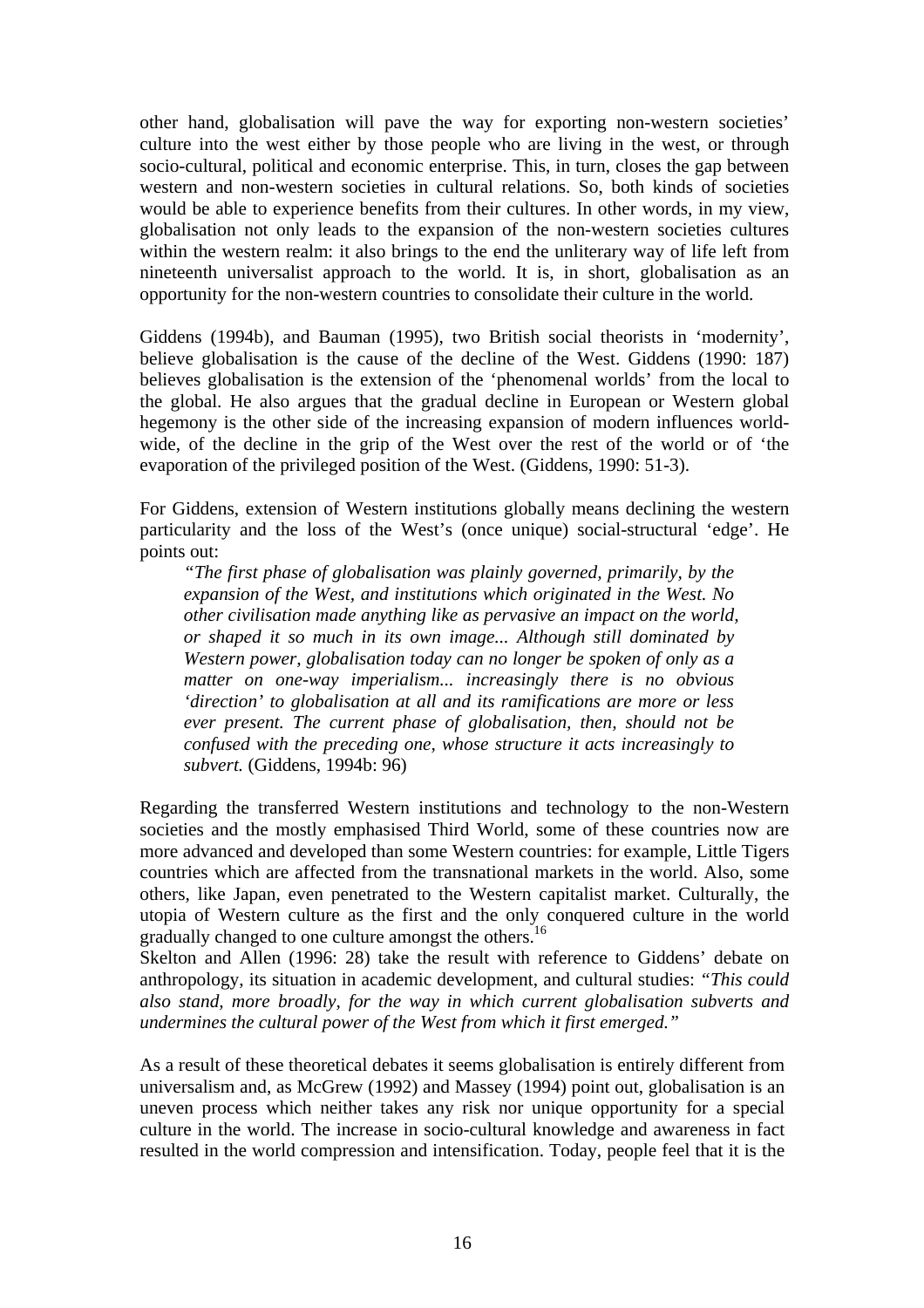world coming to them, not that they are moving towards the world: it is because of the development in mass media and communication technology.

However, a problem still remains which goes back to a socio-political and cultural racism in the West. In this regard, it is important to know which kind of image Western mass media, particularly news agencies and Television, shows about the nonwestern societies. Skelton and Allen (1996: 26) refer to Cleasby (1995: iii):

*"Now, of course, it can be argued that the contents of these images of a wider world are often highly selective and restricted ones. For instance, it has long been observed that the picture of developing countries portrayed on Western televisions tends to be restricted to 'the narrow agenda of conflicts and catastrophes"* 

Skelton and Allen also refers to the argument of Peter Adamson of UNICEF (quoted, Cleasby, 1995: iii):

*"with no 'equivalent sense of the norms in poor countries to set against this constant reporting of the exceptional...the cumulative effect of the way in which the developing world is portrayed by the media is grossly misleading'.* 

In other words, there is a socio-cultural commitment necessary to bring to an end the period of Civilisation Clash, as appears from the argument of Cleasby and Peter Adamson, instead opening the gate for the century of the Dialogue among Civilisations as Khatami, the reformist president of Iran, has suggested.

#### **Anglo-Iranian Cultural Relations within the context of Globalisation**

It was for the first time in Iran that a new idea came to power with an outlook to the global cultural enterprise. He was Khatami who kept the office by a surprising election campaign and strongly confirmed his so called popular position in Iran.

Khatami's idea on Islam in general and reformism within the Islamic context caught many by surprise and delighted those who are interested in 'dialogue' instead of 'clash'. According to his speeches, lectures, interviews, Khatami sees the world from the eyes of the man who believes humanity in its spiritual meaning, not its materialistic view. His foreign policy at the international level is a good example for applying the view of globalisation based on the theory of postmodernism.

Khatami's idea of culture may be summarised in two main parts: Firstly, the importance of Islam; secondly, the importance of the world. He put both together to find a synthesis in the modern world. He uses the world '*Tamaddone Novine Eslami*' (Islamic Modern Civilisation) in his speech for OIC♣ members to confirm the Islamic modern style of life which has been combined from two main elements: Islam as a belief system and Modernity as a materialistic dimension of life. Through combining Islam and modernity, Khatami in fact transfers his idea on globalisation and cultural enterprise, which he latter called 'Dialogue among Civilisation'. When he calls all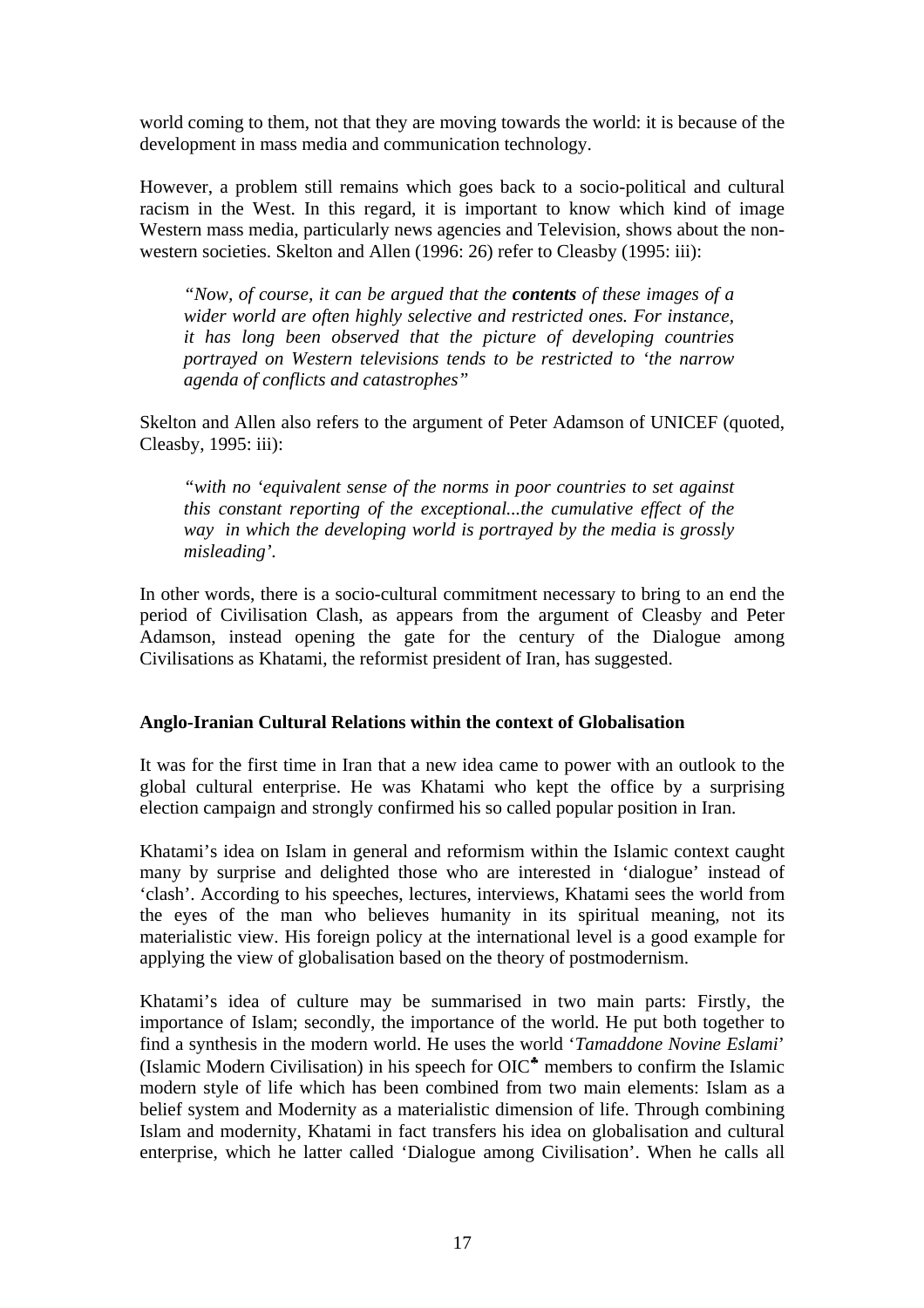Islamic countries for the construction of 'Islamic Civil Society', he mentions the society full of peace, security, and welfare for the people.

Khatami practically describes the Islamic Civil Society as neither a dominant nor a dominated society in international relations. Methodologically, he believes in 'dialogue among civilisation' as the way in which all societies in the world can reach peace, security and welfare; the main aims in development programmes in the world. All issues which Khatami takes as the main needs for social and individual life go to the cultural foundation which he advocates. Social justice, humanity, democracy, popularism, pluralism, tolerance, freedom, liberty, mutual understanding, independency, and religious beliefs are some examples for what he is looking for constructing within the Islamic Civil Society.<sup>17</sup>

His endeavour to offer a practical interpretation of Islam is shown in his interview with CNN when he analysed the 1979 Islamic Revolution by its two directions. Firstly, the reinterpretation of Islam combining religiosity with freedom: he believes that humanity experiences in social life, which confirms that prosperity and happiness are dependent to religiousness, freedom, and justice. Secondly, independency which leads to self confidence and consequently facilitates better understanding and relationships with the west in order to receive the scientific, technological and social profit from the Western civilisation.

Khatami often refers to the unity of human beings and globalisation in several forms. One of his main concerns in globalisation goes back to the same history of human beings and the same origin of their belief in God. He takes as the main result in his words 'Dialogue' instead of core and 'Culture' as the main foundation for political relations in the world. His outlook is of the west as a civilisation which received many points from Islamic civilisation, as well as giving many points to the Islamic civilisation.

This idea, in fact, proves the critical debate of Voll (1996), in his attack of the mistaken identifying of modernity with the West. It proves the idea of Giddens and Baumman in declining the Eurocentrism by extension of the globalisation. Khatami refers to the last two centuries as the civilisation clash: in his answer to the question of a CNN reporter regarding the Rusdi affair, Khatami referred to the Rushdi affair as the dramatic case belonging to the period of the Civilisation Clash, emphasising that today is the time of Dialogue among Civilisation. He means by this that there is no room for any clash between cultures and civilisations in the world. This, in turn, replaced the idea of universalism and the conquering of Eurocentrism by globalisation; it is the answer to the Hannerz (1992), and also Skelton and Allen's (2000) critical debate about 'globalisation as the new way to make more important the culture of the west and also the turn of westernisation'. This also crystallised in Khatami's idea as 'coming out from the past and looking at the future'.

### **Globalisation, in the Words of Khatami**

The reformism in today's Iran is in the hands of Khatami. From the moment he took to office his lectures, speeches, and interviews display the world Khatami consciously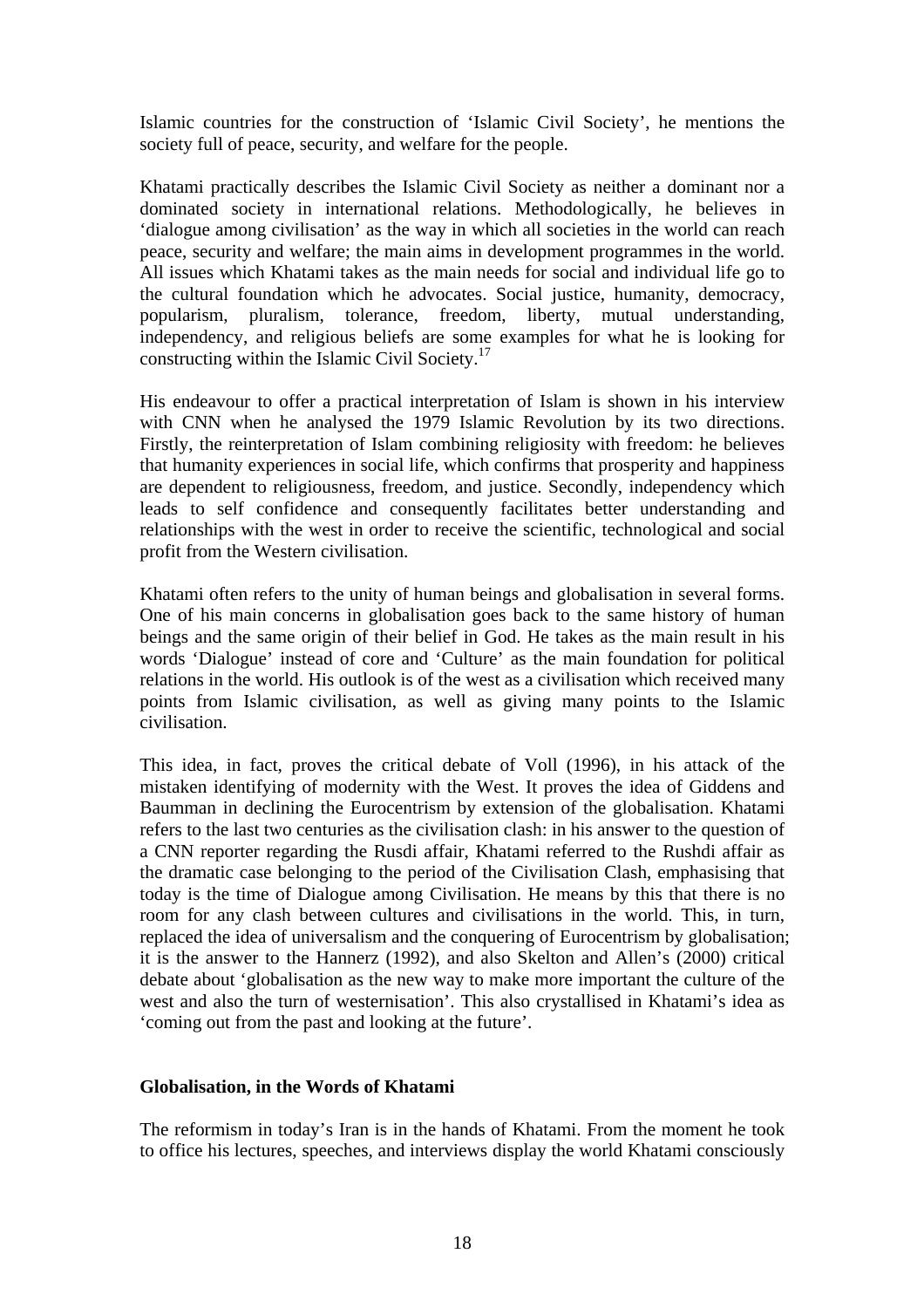has tried to impose through the idea of 'globalisation', evident in all the examples he has given. There are some main elements in Khatami's ideas of international relationships which will all be applied within the context of Islam, as he explains. In his speech for Iranian young peoples, who's advocating led Khatami to reach an unbelievable number of votes in the Election of June  $9<sup>th</sup>$ , he emphasised that the idea of reformism relates to the 'religious democracy'.<sup>18</sup> Describing the roots of the reformism in Iran, Khatami presents four foundations of Islamic Revolution which he insists to put forwards: religious belief and purity in cultural and religious traditions in confrontation with the cultural hostility and despotism of rulers; a new and modern outlook to religion and belief in human citizen rights; challenge (contention) to foreign hegemony and the struggle for independency; and finally, progress and making benefit from all facilities which God has provided for human beings. <sup>19</sup> Religious Democracy is a matter of fact which Khatami tries to trace in all scientific, political and cultural senses.

### **Dialogue among Civilisation: A Case in Cultural Globalisation**

Dialogue Among Civilisation, as an example of cultural globalisation, forms the basis of Khatami's Reformist Government. It is a new viewpoint in foreign policy, which is felt to be a necessary concept, after the Iran-Iraq war. This idea covered almost all cultural shortages, created by gloomy years of imposed-war with Iraq, as well as paving the way for cultural trends and activities to infiltrate foreign policy as a significant principle. 'Culture' as a practical concept, which has drawn the attention of the new generation of intellectuals and reformists, was neglected by the post-war cabinet, namely the 'Reconstruction Government', in order to keep the economy in balance. As the Third Economic Development plan reveals, ignoring culture has resulted in a decrease in consuming cultural products in families.<sup>2</sup>

The statistics show that the more one isolates the Reconstruction Government period, and approach to the Reformist Government of president Khataami, the more one must pay attention to the issue of culture. On the other hand, the presence of Khatami in the political scene of Iran could be seen within the cultural point of view; that is, the application of culture in politics has turned out to be an important issue since Khatami took office in 1997. Noticing cultural activities will smooth the transition to suit the new social and political needs, thereby creating suitable mechanisms in social relations that would replace despotic and autocratic approaches in society. In response to negligence of the previous years it should be encouraged in the use of cultural facilities among Iranian families. This could be a common solution for Iranian people, to accurately reflect their problems and untie their social and individual knots. Therefore, the idea of Dialogue Among(st) Civilisations, which was the axis of the foreign policy in the Reformist Government of president Khatami, was in practice a cultural approach, and his Government is taken as a Cultural one accordingly.

Setting forth the idea of dialogue Among Civilisations by Khatami reflected the necessity of noticing culture and tendency towards it in Iran's foreign policy. It was a consequence of international developments and widespread global change on the one hand, and the necessity of Iran's successful presence in the internationals sphere on the other.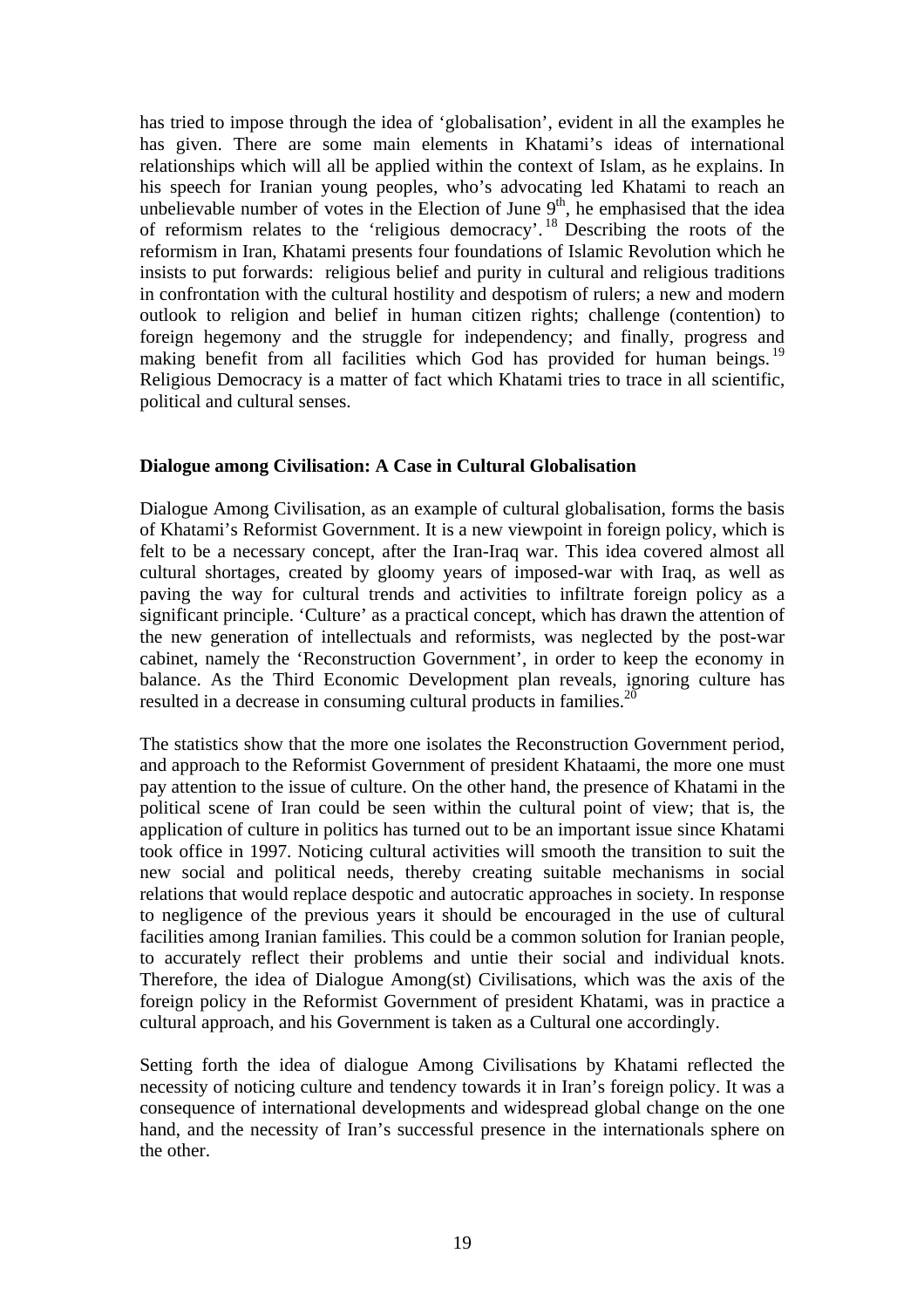Although this opinion has now been restricted only into Religious Dialogue it will expand to the Dialogue Among Civilisations and could solve some of Iran's foreign, as well as internal policy's problems. It could be a triumph, if the announced aims of the country's foreign policy are fulfilled, that is, détente policy in relations with other countries, recovering Iran's profile in the international level, co-operation with international organisations, improving Iran's relations with political units in two significant fields of Islamic Civilisation and Iran.

It seems that in the present complex atmosphere of the world, Iran could achieve its foreign policy goals through the issue of Dialogue of Civilisations. Apparently, based on our notable cultural heritage, and long precedent in Islamic Civilisation, Iranian can play a key-role in the future, however, it should be born in mind that the issue of Dialogue Among Civilisations, has it s own weaknesses and restrictions in definition, performing method, Dialogue limitations, as well as subjects. It appears that the issue of Dialogue Among Civilisations is restricted to theological discussions, rather than noting socio-cultural functions and structures of civilisations, as well as applying civilisation's elements in social life.

Apart from military, political, technological and informational competitions, Iran, on the basis of its dynamic culture and civilisation, could attain a prominent role in the dialogue of viewpoints and opinions. Referring to the Dialogue Among Civilisations, as an important cultural factor, and as a major source of our foreign policy, Iran could fill the gap of its foreign policy, and attain the following significant goals:

- 1) Performing détente policy in its relations with other countries;
- 2) Having more active role in international organisations;
- 3) Creating a trustful and secure atmosphere.

### **Reformism in Cultural Presence**

Reaching cultural agreements with other countries is now one of the most important and effective methods for expanding ties with other nations at the international level. Statistics show that this aim has been gained after Khatamis taking office. However, it does not seem that there is a clear policy for governing cultural relations presently. In a study on the foreign relations of cultural organisations in Iran only a minority of the organisations, such as" The organisation for Islamic culture and relations", " Farabi Film-Foundation", and "Soureh university" (as a scientific unit for Islamic thought and Art) had a remarkable relationship with other foreign organisations, all of which have been reinforced after the Khordad, the 2nd cabinet. The majority of these relations were made with Non-European Countries; in this regard, African and Arab countries made profound contributions, as well as East European states. For example, most of Iran's cultural relationships in 1999-2000 in Europe have been with Cyprus, Greece, Albania, Spain, Austria, Slovenia, Hungary and Czech Republic. Also, in 2000-2001 most of the cultural relations of Iran were with Germany, Yugoslavia, Romania, Russia, Croatia, Bulgaria and Bosnia, amongst all European countries.

Regarding the translation of scientific books for children and youths, almost 90% of the translated resources had been from the US and Britain (US: 50%, Britain: 40%). In effect, though, 90% of Iranian translators know only English. The remaining 10% are translating from French, German, and Japanese. The majority of translations are in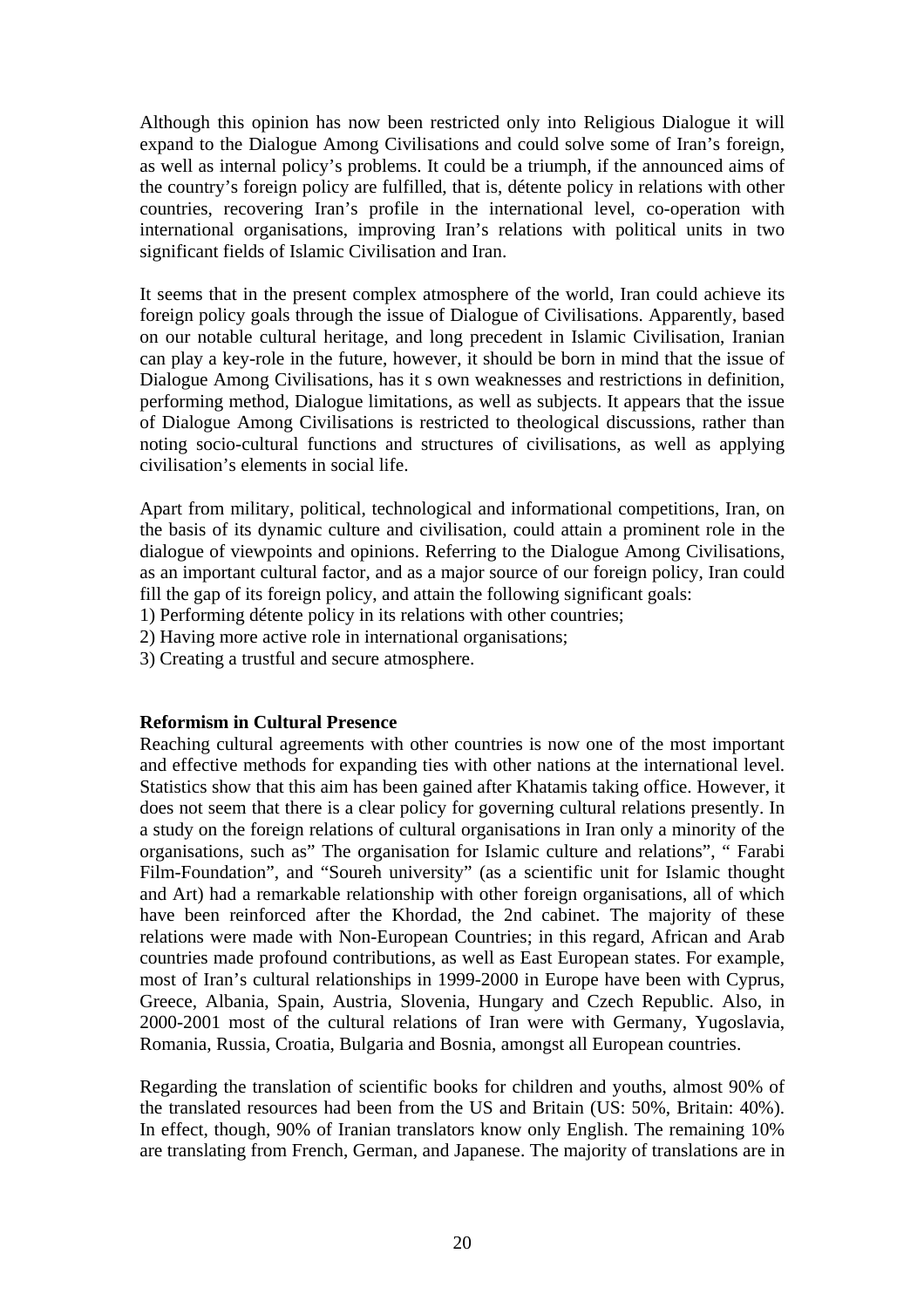the social sciences, romance, social and historical novels, and so forth, which were translated from American and British books.

The statistics demonstrate that soon after the Reformist Government took power, 'The Organisation for Islamic Thought and Art' had increased its relations with European countries. In contrast with organisations, which are responsible for expanding Islamic culture, such as the 'Organisation of Islamic Culture and Relations', some other organisations are not known as Islamic Research Organisations: Farabi Film Foundation, and the Children and Youth Intellectual Education Centre, are interested in cultural relation with African, Asian and, to some extent, Latin American countries, while the latter group are more tendentious towards European and American states. It seems that the benefit and income from these relationships encourage us to move towards European countries for socio-cultural relationships.

According to statistics, released in the third Development plan Document in 1988, 3734 titles, and in 1993, 9234 titles have been published. In 1997, only 15307 titles of books have appeared in Iran. The statistics show the Government's astute attention to the issue of culture. Of course, it is only a fraction of its attempts in developing culture: in 1988, 556 titles of books were published for children. This would increase to 1104 and 2854 in the 1993 and 1998 respectively. Similarly, in 1988, 486 public libraries were inaugurated in the country; in 1993 there were 647, and in 1997 there were 1147. In 1988, around 160 minutes of motion picture was produced annually for rural areas. This heightened to 230 and 349 minutes in 1993 and 1997 respectively.

Another important aspect in cultural development is the remarkable increase in the tourism industry. In fact, a number of tourists travelling to Iran reached to 764,092 in 1997; in 1988 and 1993, that was 707,740 and 311,243, which had saved 29.4 million, 131.1 million, and 351 million dollars income for the country. In recent years, the Government has paid more attention to cultural and historical monuments: in 1988, 19 historical and cultural buildings were repaired, which has increased from 64 to 98 cases in 1993 and 1997.

Additionally, in 1988, 10 historical monuments were registered as national heritages, while in 1993 and 1997 the whole cases were restricted to 26 and 45 monuments. Museums and historical monuments visitors, which were 4,183,000 in 1988 and 6,275,000 and 1993, increased to 8,688,000 in 1997.

Periodicals, issued in Iran in 1988, 1993, and 1997, were 163,439 and 824 titles. In the meantime, newspapers, which were 8 and 19 titles in 1988 and 1993, reached to 39 titles in 1997. The average number of papers were 136.6 million copies in 1988, which has since grown to 488.6 million in 1993 and 623.5 million copies and 1997.

#### **Cultural Enterprise in Anglo-Iranian Relations**

More than two years have been passed from the new Anglo-Iranian relationship at the level of ambassadors. The cultural relationship between two countries, in truth, mostly took place in the area of education which mostly led to dispatching the Iranian students to the UK to complete their studies at the level of MA, or MSC, and mostly Ph.D. The programme had begun in 1811. According to data, close to 50 per cent (592 students) of 1206 Iranian students dispatched abroad to complete their studies in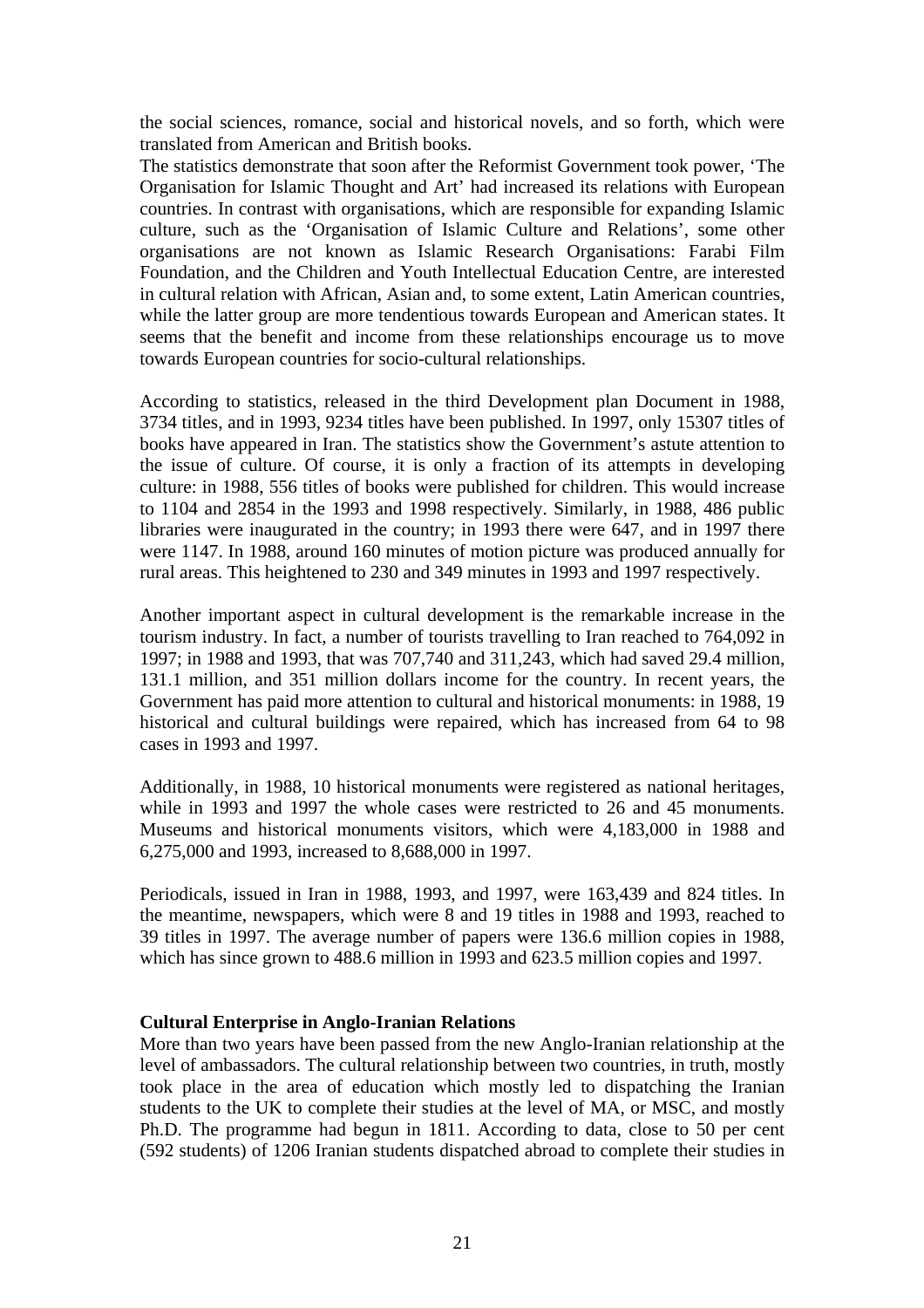medical sciences at the level of PhD between 1983 and 2000 studied in one of the academic institutions in the UK. While 16.9% (204 students) were dispatched to Canada, 9.7% (118 students) to USA, 8% (97students) to Australia, and only 2.6% (32 students) were dispatched to France.<sup>21</sup> This data confirms that the UK still is the first choice for Iranian students who receive scholarship to pursuing their studies abroad. At the moment there are about 1400 Iranian students in the UK (close to 850 received scholarship from the Iranian government) mostly studying their PhD in all fields of sciences.

It seems some improvement has taken place in some cultural fields since 1999. From that moment a number of academic agreements have been signed between academic institutions in both nations. For example Royal Halloway' coordination with the Universities of Tehran, Allame and Honar (Art). Glasgow, Newcastle, Manchester and recently Durham University have all signed the mutual academic and scientific relationships with the University of Tehran. A good relationship has developed between the British Museum and the National Museum of Iran which have resulted in some joint conferences and lectures. There is a contractual agreement between the British Library and the National Library of Iran to increase their relationship in its highest level. Less than a month ago a major agreement was signed between the Barbican Art Centre and the (*Moozeie Honarhaie Mo'aser*) Contemporary Arts Museum and a big exhibition concerning the works of the Iranian poets and artists such as Sohrab Sepehri and Mohammad Ehsaei held in London in this regards. In addition, SOAS, in cooperation with the Iran Heritage Foundation and the Barbican centre, invited some of the rather more well-known Iranian cinema artists for the conference on the 'Women in the Iranian Cinema: behind the lens, beyond the veil'. Two Iranian female artists, namely Niki Karimi, the young film actor, and Rakhshan Bani-E'temad, the cinema director and film producer, both attended the conference. One of the notable occasions regarding cultural enterprise originates from the very recent preliminary discussion between the CMEIS at Durham University and the Centre for the Islamic Great Encyclopaedia of Iran to translate more than 30 volumes of the Islamic Encyclopaedia from Persian to English.

Apart from these official relationships, several Iranian university professors usually attend scientific conferences and seminars held in the UK annually. Additionally, some Iranian national and traditional art occasions, in the form of painting exhibitions and music groups, hold exhibitions in the UK, with the most recent event being held in the Oriental Museum at Durham from 6 June onwards.

It seems that both countries are increasingly striving to strengthen their cultural relationship more and more. Apart from an ostensible increase in education and academic relationships through allocating some scholarships for Ph.D. students in both societies, as well as professor exchange policies and more joint research projects, it seems many other cultural enterprises are possible between the two countries:

- sabbatical-leave opportunities;
- fellowships;
- student exchange schemes for a period of three months or longer;
- joint projects in arts, such as film and TV serial production;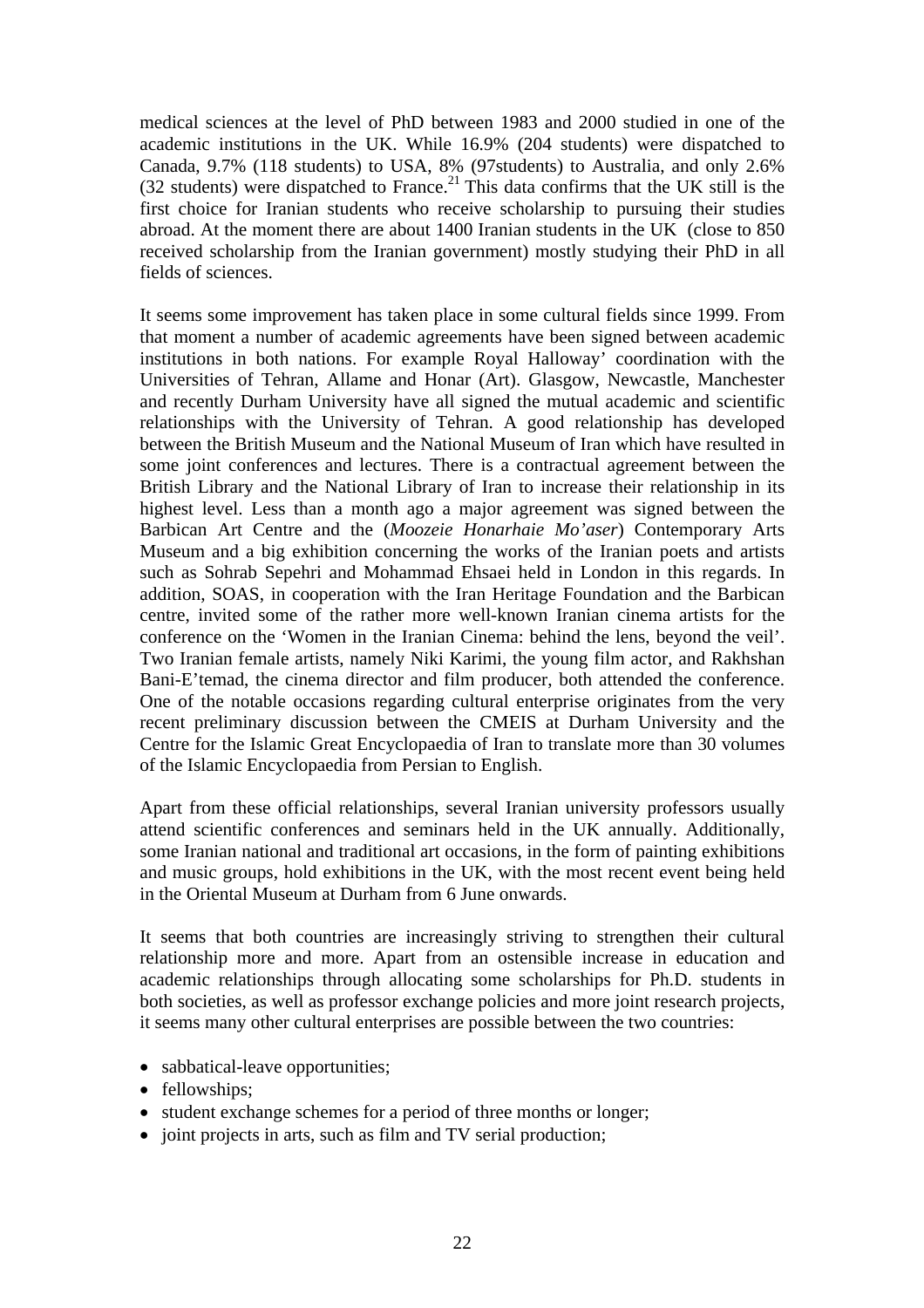- Cultural institutions such as the Islamic studies, historical studies, and sociopolitical studies;
- cultural centres in memorandum of both countries' scholars as the foundations allocated for scientific research, book translations, joint scientific journals, fellowships, conferences, etc...;
- sistership between Municipalities;
- arts exhibitions:
- cultural centres for Iranians living in the UK.

### **Cultural Enterprise on the Way**

Socio-cultural developments in Iran, as an independent and irrefutable principle, has smoothed the ground for the advent of a cultural Government. The Reformist Government, as a representative of the idea, has also built its foreign policy on culture, which is manifested in the Dialogue Among Civilisations.

The idea has formed the strategy of Iranian foreign policy during the past four years, as a suitable solution in expanding trustful relations with other nations, détente policy, and successful presence at the international organisations. By creating cultural relations with various countries, in the form of signing cultural agreements and understandings, this idea could be practised. The statistics reveal that these two aims have been achieved remarkably by president Khatami's government. Its major objective is to create new ties with European countries.

This policy, apparently, provides a good opportunity for Iran progress to establishing a solid cultural friendship with other countries, particularly Western constituencies. On the other hand, because of the elimination of Universalism and Eurocentrism, as the main historical obstacles for any mutual relationship between the west and the rest, which resulted in the end of the period of Civilisation Clash and the triumph of globalisation based on multiculturalism, the gates are open for the mutual cultural relationships between the west and Iran to continue. The United Kingdom, as one of the countries with a longstanding relationship with Iran, is integral for establishing a mutual cultural relationship with Iran either through officially opening their cultural councils or some separate agreements based on the circumstances.

As a sociologist I hope the cultural relationship between the two societies leads to cultural exchange, thereby promoting the relationship between two nations to abolish the era of civilisation clash and to build a new spiritual history fully based upon kindness, friendship, and justice.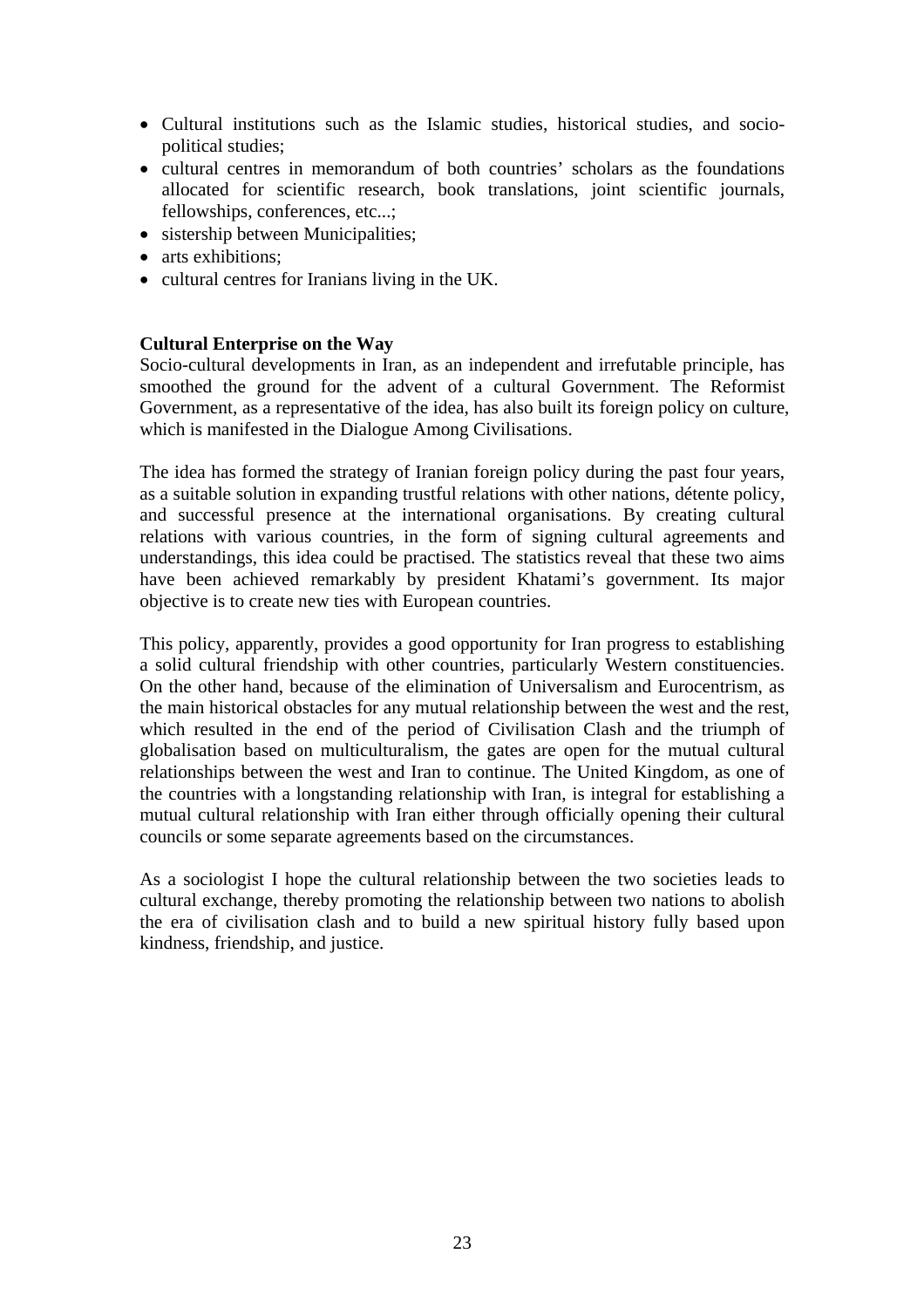#### **ENDNOTES**

 $2 -$  This relationship encouraged Iranian rulers to increase their external relations. For example: Shah Abbas 1st, the major King of Safavid was interested in establishing an economic relationship with Poland.

 $<sup>4</sup>$  - Ibid.</sup>

 $\overline{a}$ 

- <sup>6</sup> Denis Right, (1368) [1988], Iranians Between British, Tehran, Nashre-No.<br><sup>7</sup> Heari A, 1367 [1088], pp. 280, 00; also: Bight, D. [Emamil, 1368 [1080].
- Haeri, A. 1367 [1988], pp: 280-90; also: Right, D. [Emami], 1368 [1989]: pp: 109-140.

<sup>8</sup>-To avoid confusion, all Arabic dates have been converted, based on the Mayr (1961) calendar starting from the Immigration of the Prophet Mohammad, to Christian ones.

9 - See Dawlatabadi, vol:1-2.

<sup>10</sup> - See: Sheikh Jemal al-Din, 1892, The Reign of Terror in Persian, *Contemporary Review*; No: 61, also, Malcom, 1891, Persian Civilisation, *Contemprory Review*, No: 59<br><sup>11</sup> - briefly, Soroush's idea regarding 'Ghabz va Baste Teorike Shai'at' can be summarised as follows:

- 
- The nature and identity of religion is so different from all knowledge and science of religion. Knowledge and science of religion are based on the religion, but they are not the religion itself.
- Religious knowledge and science are one kind of human knowledge and science. In other words they are the human made knowledge and sciences.
- All human knowledge and science can be exchanged altogether. In other word there is a dialogue between them based on the human understanding of the fact.
- Religious knowledge and science, like other human knowledge, might be exchanged based on human knowledge.
- Figh (jurisprudence) as the main religious sciences is not an exception from this knowledge enterprise, and might be changed based on the human agencies understanding about the society, modernism, etc.
- As a result of this, it is not to say that there is an extreme and stable fiqh in Shi'a. It is changeable at any time, based on the social conditions.

<sup>12</sup> - This version of religious interpretation encouraged many religious intellectuals and clergies to study and criticise it. All discussions crystallised this idea and formed it by today which is the platform of the reformist strata of Iran. Intellectual and social characteristics of this version of religious interpretation led to an increase of its influence in the society both generally and within universities. For example:

- this version was submitted in the scientific and academic form of research;
- it follows a formed programme of social change and reformism;
- this version, by dividing religion into the religion itself and its knowledge and understanding, firstly, saves the nature and identity of religion from and critical attack, and secondly, brings religion in society to work in social change, e.g. modernisation and development.
- This version proposed the issue of 'the expectation of religion', which made a revolution in religious understandings. The traditional and dominant question of 'what religion expects from us?', which is the normal and vital question in the understandings of traditional spheres of religion (mainly seminary), was replaced by the new question: 'what we expect from religion?'. This question suggested a lot of opposition from the seminary and traditional notion of religion against Soroush. But, he continued his endeavour regarding completion of the new version.
- This question paved the way for an interaction between religion and society, particularly social needs. Consequently, secular science and knowledge penetrated into the religious knowledge to understand what religion can do for society.
- This version offered a historical outlook to religion which confirms human-made nature of its knowledge. This part of the version invited criticism of religious knowledge and its relation with the social structure and change during the last few centuries. This also makes it possible to adapt the religious knowledge with the social changes.
- 'Minimal Religion', instead of 'maximising religion', is another character of this version. Consequently, many duties would remove which have attached religion during the last centuries.
- By this notion, Fiqh (Jurisprudence) will loose its traditional power and authority as the only means for Islamic rule.

<sup>&</sup>lt;sup>1</sup>-For more information see: Champbell, 1965; Steward, 1995.

 $3$  - for more information see: Nateghpour, J. 1996,

 $<sup>5</sup>$  - the name of this man is not mentioned in any of historical documents.</sup>